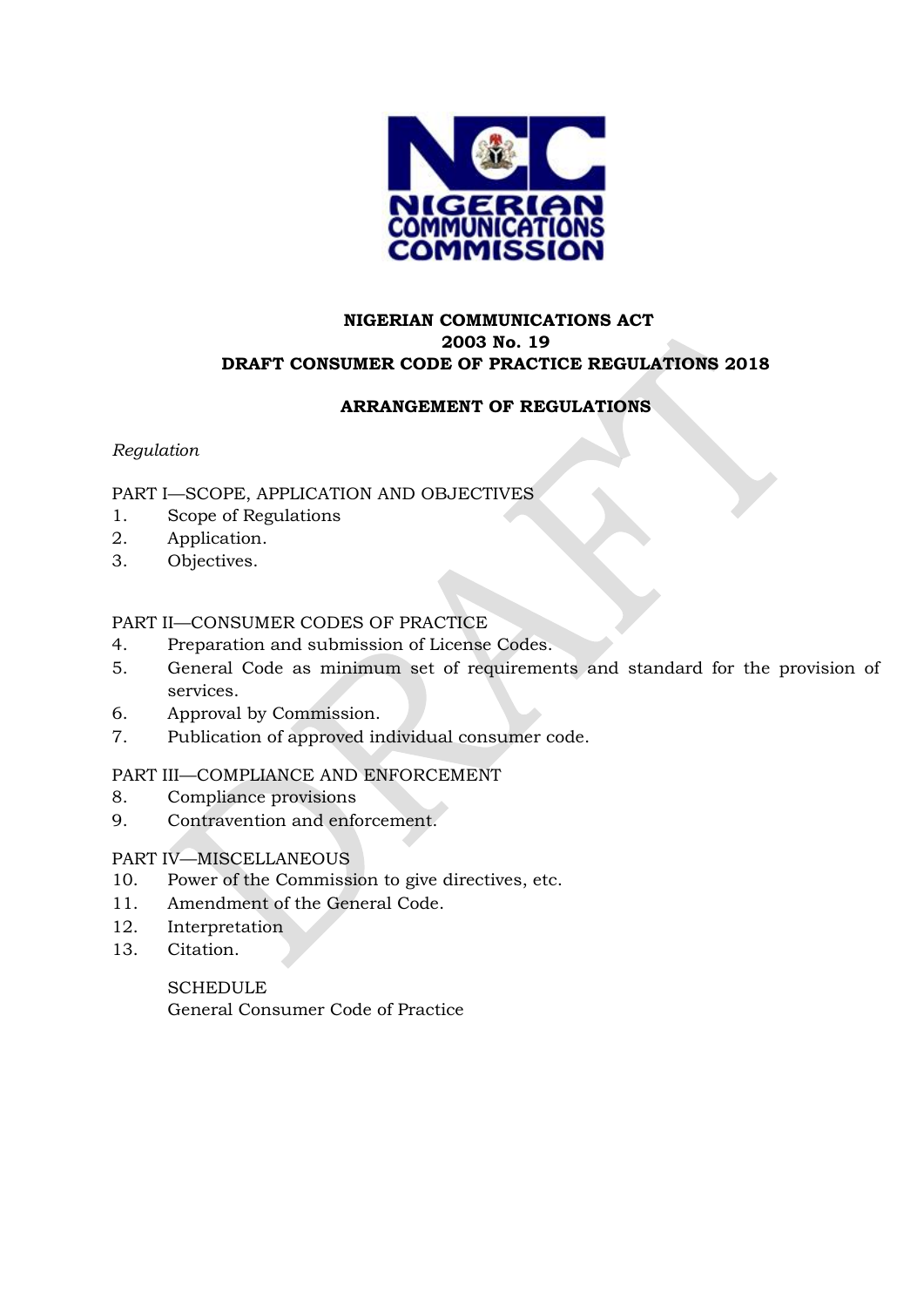

### **THE NIGERIAN COMMUNICATIONS ACT 2003**

### **CONSUMER CODE OF PRACTICE REGULATIONS 2018**

In exercise of the powers conferred upon it by section 70 of the Nigerian Communications Act, 2003 and all other powers enabling it in that behalf, the Nigerian Communications Commission hereby makes the following Regulations -

|                                    |     |                                                                                                                                                                                                                                                                                                                                 |  |  | Commencement                                  |
|------------------------------------|-----|---------------------------------------------------------------------------------------------------------------------------------------------------------------------------------------------------------------------------------------------------------------------------------------------------------------------------------|--|--|-----------------------------------------------|
|                                    |     | PART I- SCOPE, APPLICATION AND OBJECTIVES                                                                                                                                                                                                                                                                                       |  |  |                                               |
| 1.                                 |     | (1) These Regulations are made pursuant to Part I of Chapter VIII of<br>the Act, and provide a further definition of the procedures and<br>substantive requirements for developing consumer codes to<br>govern the provision of services by licensed telecommunications<br>operators in Nigeria and related consumer practices. |  |  | Scope of<br>Regulations                       |
|                                    |     | (2) Specifically, these Regulations are made pursuant to section 106<br>of the Act and the functions of the Commission identified in<br>section $4(1)$ (b) and (p) of the Act.                                                                                                                                                  |  |  |                                               |
| 2.                                 |     | These Regulations apply to all Licensees of the Commission.                                                                                                                                                                                                                                                                     |  |  | Application                                   |
| 3.                                 |     | The specific objectives of these Regulations are to                                                                                                                                                                                                                                                                             |  |  | Objectives                                    |
|                                    |     | (a) prescribe the procedures to be followed by a Licensee in<br>preparing approved consumer codes of practice in accordance<br>with section 106 of the Act; and                                                                                                                                                                 |  |  |                                               |
|                                    |     | (b) to determine and describe the required contents and features of<br>any consumer code prepared by, or otherwise applicable to a<br>Licensee.                                                                                                                                                                                 |  |  |                                               |
| PART II-CONSUMER CODES OF PRACTICE |     |                                                                                                                                                                                                                                                                                                                                 |  |  |                                               |
| 4.                                 |     | The General Consumer Code of Practice (the "General Code"), in<br>Schedule 1 of these Regulations prescribes the minimum set of<br>requirements and the minimum standard for the provision of services<br>and related consumer practices applicable to all Licensees.                                                           |  |  | General Code                                  |
| 5.                                 | (1) | A Licensee shall prepare an individual consumer code for the<br>provision of all its services and related consumer practices<br>applicable to the Licensee, and submit such individual<br>consumer code to the Commission for approval.                                                                                         |  |  | Individual<br>Consumer<br>Code of<br>Practice |

(2) Individual consumer codes prepared and submitted by Licensees shall include at least the terms and conditions of the General Code, or equivalent terms and conditions that are no less favourable to consumers than the General Code.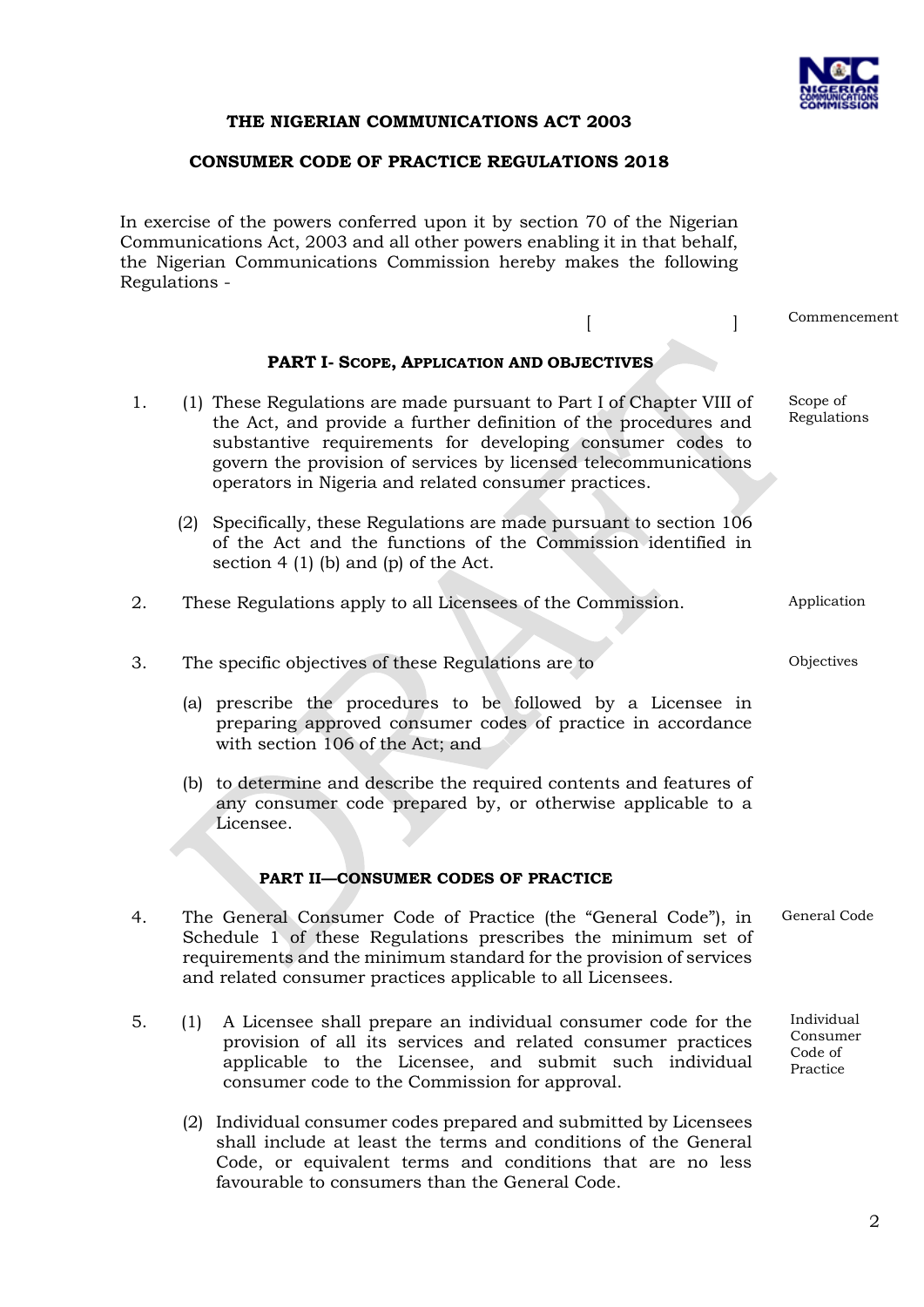

Approval by Commission

- 6. (1) Within thirty days of submission of an individual consumer code by a Licensee, the Commission shall take one of the following actions:
	- (a) approve the proposed individual consumer code;
	- (b) identify areas that require amendment in the proposed consumer code, and direct the Licensee to resubmit it to the Commission for approval; or
	- (c) Inform the Licensee of any extension of time required by the Commission for review of the proposed consumer code.
	- (2) Pending approval by the Commission of any individual consumer code submitted by a Licensee, the provision of services and related consumer practices applicable to that Licensee shall be governed by the General Code.
- 7. (1) Following approval by the Commission of an individual consumer code submitted by a Licensee, the individual consumer code shall be published by the Licensee in two national newspapers within 30 days and the approved individual consumer code shall govern the provision of services and related consumer practices applicable to that Licensee beginning on the date of publication.
	- (2) Approved individual consumer codes may be published or distributed by the Commission in any way it deems appropriate.
	- (3) Every Licensee shall provide a copy of any approved individual consumer code to any consumer on request.

## **PART III—COMPLIANCE AND ENFORCEMENT**

- 8. Every Licensee shall be subject to the compliance provisions set out in Part IX provisions of the General Code, or equivalent provisions of any approved individual consumer code.
- 9. Any Licensee that contravenes any of the provisions of these Regulations is liable to such fines, sanctions or penalties, including any enforcement penalties determined under the Enforcement Regulations.

Publication of Approved Individual Consumer Code

Compliance Provisions

Contravention and Enforcement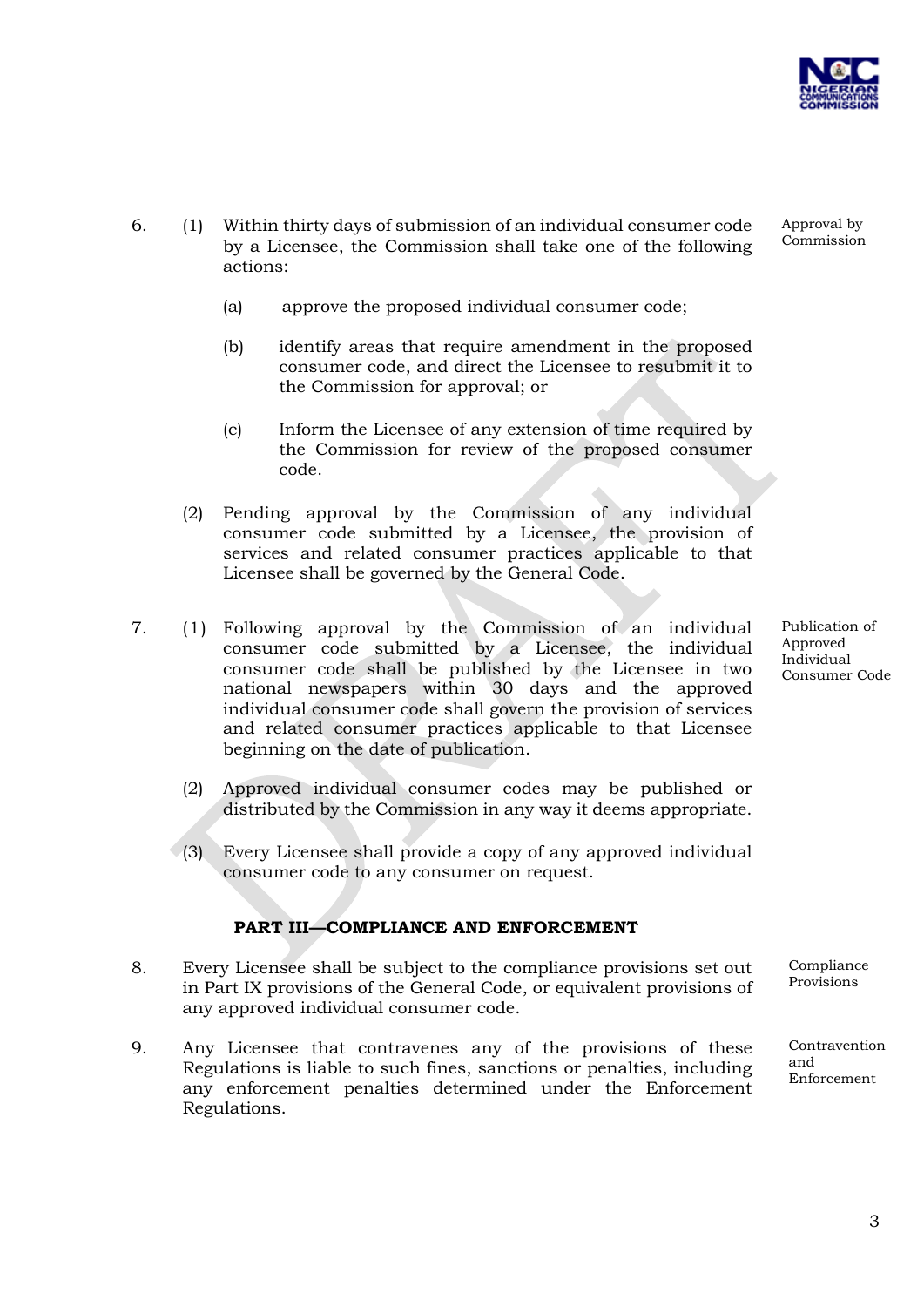

Power of the Commission to give Directives,

Amendment of General Code

etc

#### **PART IV—MISCELLANEOUS**

- 10. The Commission may from time to time issue additional rules, directions or guidelines on any aspect of these Regulations, which shall be of general application or specific to a Licensee.
- 11. The Commission may also revise the General Code at any time by publishing a replacement schedule to these Regulations and may direct a licensee to make alterations to any previously approved individual consumer codes as required to give effect to the amendment to the General Code.
- 12. In these regulations:

Interpretation

"**Act"** means the Nigerian Communications Act, 2003 and any succeeding legislation thereto;

**"Commission"** means the Nigerian Communications Commission established under the Act;

**"Enforcement Regulations"** means the Nigerian Communications (Enforcement Processes, etc.) Regulations 2005, as may be amended from time to time;

"**Licence**" means any Licence that has been granted by the Commission pursuant to the Act and includes subsisting Licences that were granted by the Commission prior to the commencement date of the Act.

"**Licensee**" is as defined in the Act and includes Network Operators and Non-Network Operators.

**"Consumer**" or **"subscriber"** means any person who subscribes to or uses a communication service;

13. These regulations may be cited as the Consumer Code of Practice Regulations 2018. Citation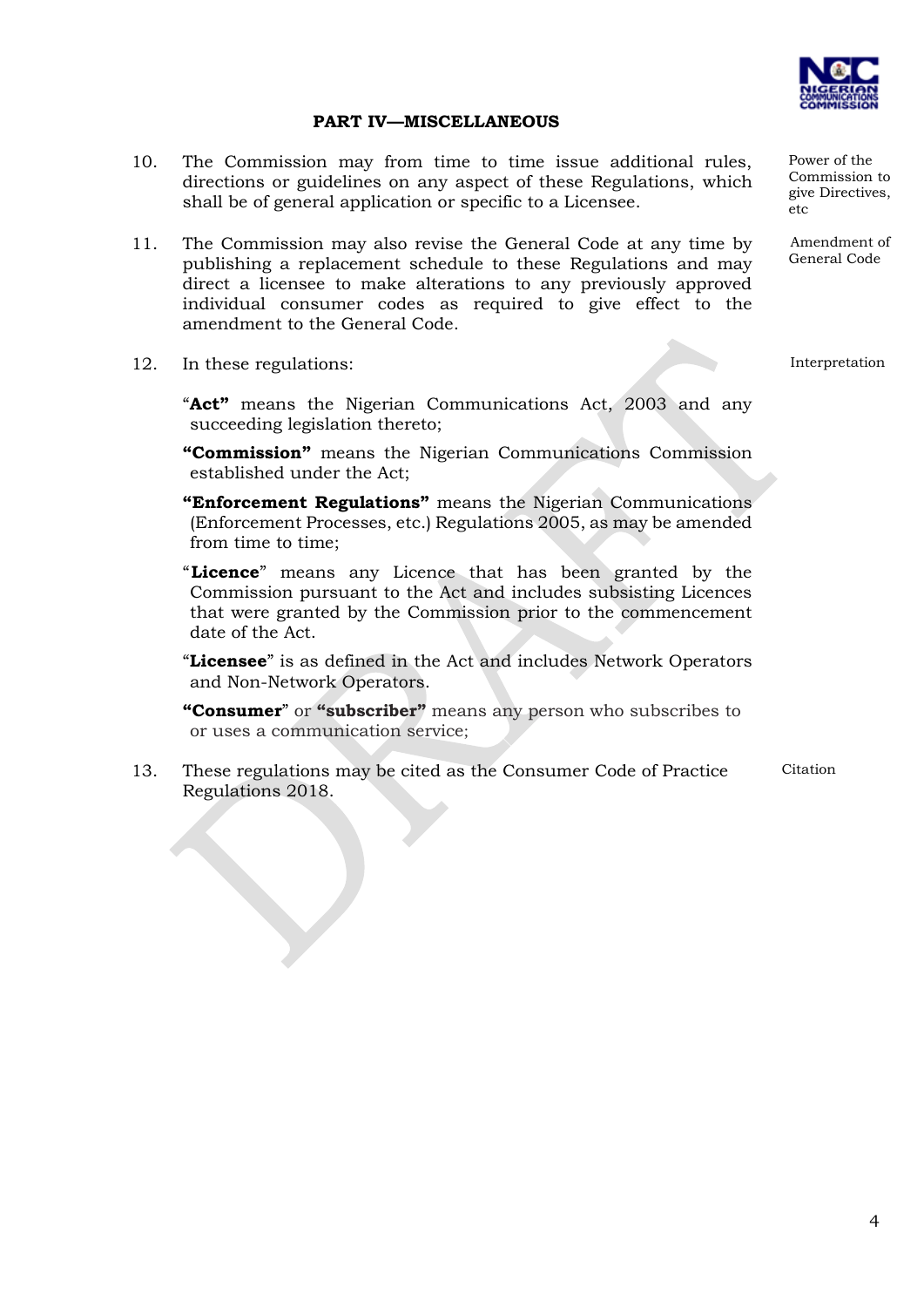

## **SCHEDULE –** *(Section 4 (2))* **GENERAL CONSUMER CODE OF PRACTICE ARRANGEMENT OF CODES**

Code:

## PART I—INTRODUCTION

- 1. Scope and Objectives
- 2. Definitions
- 3. Application of the Code
- 4. Code Administration
- 5. Code Amendment

### PART II—PROVISION OF INFORMATION TO CONSUMERS

- 6. Obligation to Provide Information to Consumers
- 7. Service Contracts
- 8. Description of Service
- 9. Service Subscription
- 10. Pricing Information
- 11. Contract Terms and Conditions
- 12. Product Warranties and Maintenance
- 13. Provision of Service
- 14. Fault Repair and Service Interruption
- 15. Operator Assistance, Directories and Directory Assistance
- 16. Services for Consumers with Disabilities and Special Needs
- 17. Access to Emergency Services

### PART III—ADVERTISING AND REPRESENTATION OF SERVICES

- 18. The Advertising Practitioners Council of Nigeria (APCON)
- 19. Availability of Services
- 20. Advertising of Packaged Services
- 21. Minimum Standards and Requirements for Advertisements
- 22. Advertorial Medium
- 23. Comparative Advertising
- 24. Internet Connections
- 25. Special Promotions
- 26. Disclaimers
- 27. Compliance Processes
- 28. Unsolicited Telemarketing
- 29. Voice Calls

### PART IV — CONSUMER BILLING, CHARGING, COLLECTION AND CREDIT PRACTICES

- 30. General Principles
- 31. Billing Information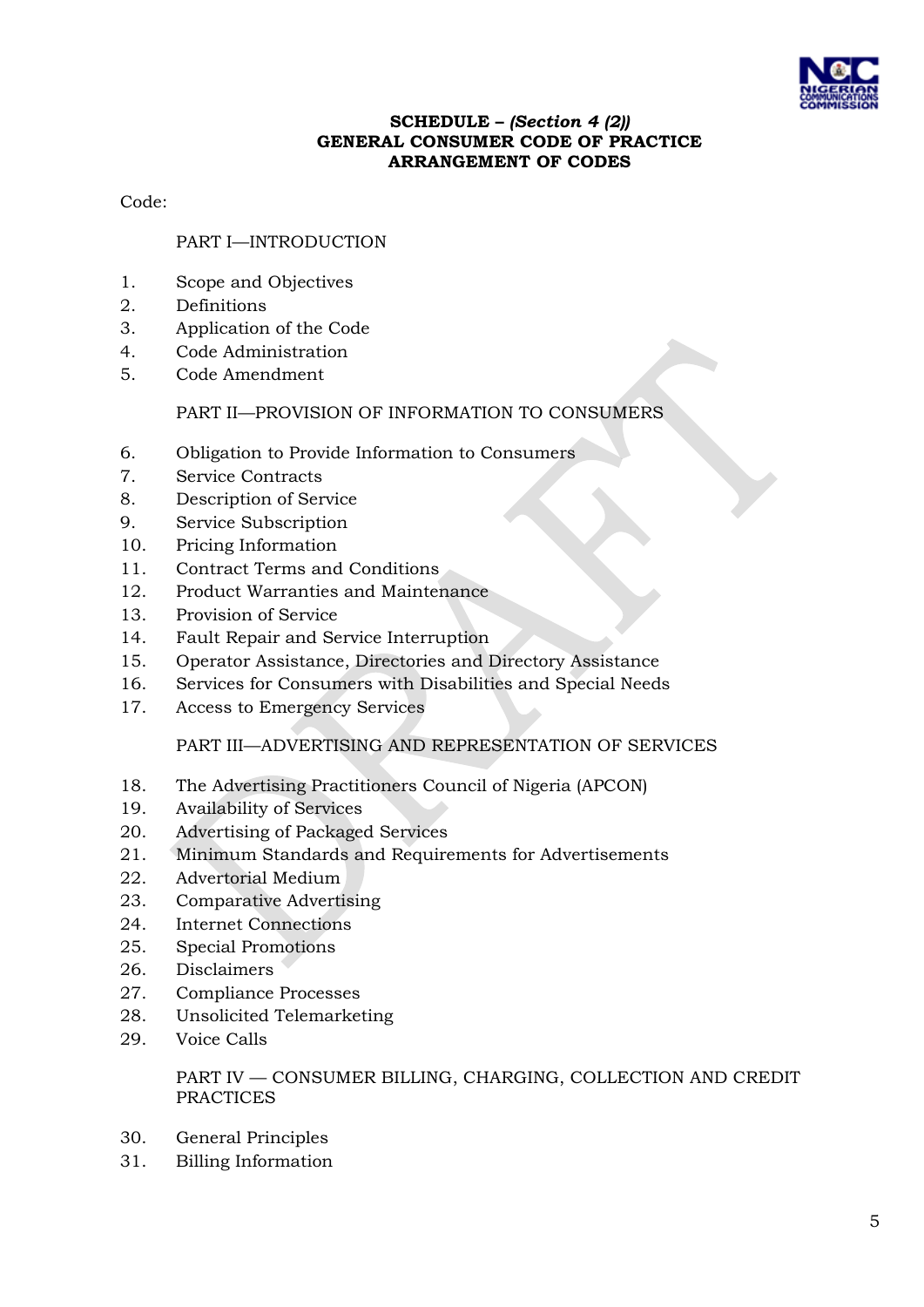

- 32. Itemization of Charges.
- 33. Timing for Issuance of Bill.
- 34. Receipts and Consumer Payment Advice
- 35. Billing Frequency
- 36. Non-Payment of Bills

### PART V — CONSUMER OBLIGATIONS

- 37. Acceptance of Licensee terms
- 38. Access for Maintenance
- 39. Misuse of a Public Telecommunications Service/ Tampering with Equipment
- 40. Re-selling Services Without Authorization
- 41. Customer Abuse of Mobile Number Portability

### PART VI—PROTECTION OF CONSUMER INFORMATION

- 42. Purpose
- 43. General Principles
- 44. Implementation of a "Protection of Consumer Information Policy" and Access to Policy.
- 45. Rules for Safe and Secure Data
- 46. Maintaining Data Quality

## PART VII — CALLING AND CONNECTED LINE IDENTIFICATION SERVICE

- 47. Calling and Connected Line Identification
- 48. Cooperation of Licensees
- 49. Tracing of Malicious or Nuisance Calls
- 50. Emergency Calls

### PART VIII—COMPLAINTS HANDLING

- 51. Information to Consumers
- 52. Special Needs
- 53. Complaint Processes
- 54. Timeframe for Handling Complaints
- 55. Charges
- 56. Further Recourse
- 57. Action On Disputed Charges
- 58. Internal Data Collection and Analysis
- 59. Review
- 60. Changes to Complaint Handling Process
- 61. Retention of Records
- 62. Audit by Commission
- 63. Environmental, Health and Safety

PART VIII—CODE COMPLIANCE

- 64. Licensee Responsibilities
- 65. Compliance Monitoring and Reporting by the Commission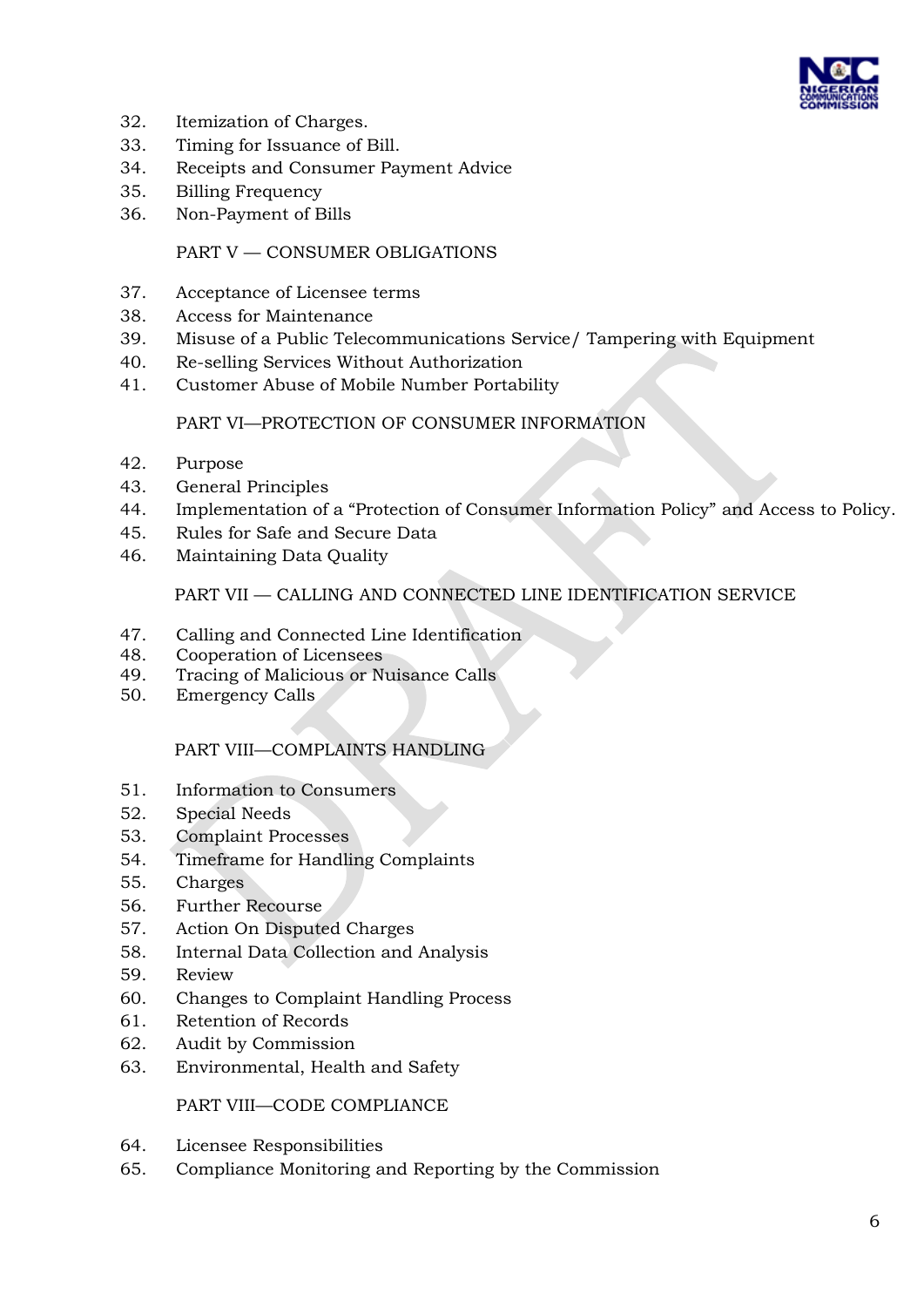

- 66. Complaints Regarding Compliance
- 67. Consumer Complaints
- 68. Industry Complaints
- 69. Commission Investigation
- 70. Appeals Process
- 71. Confidentiality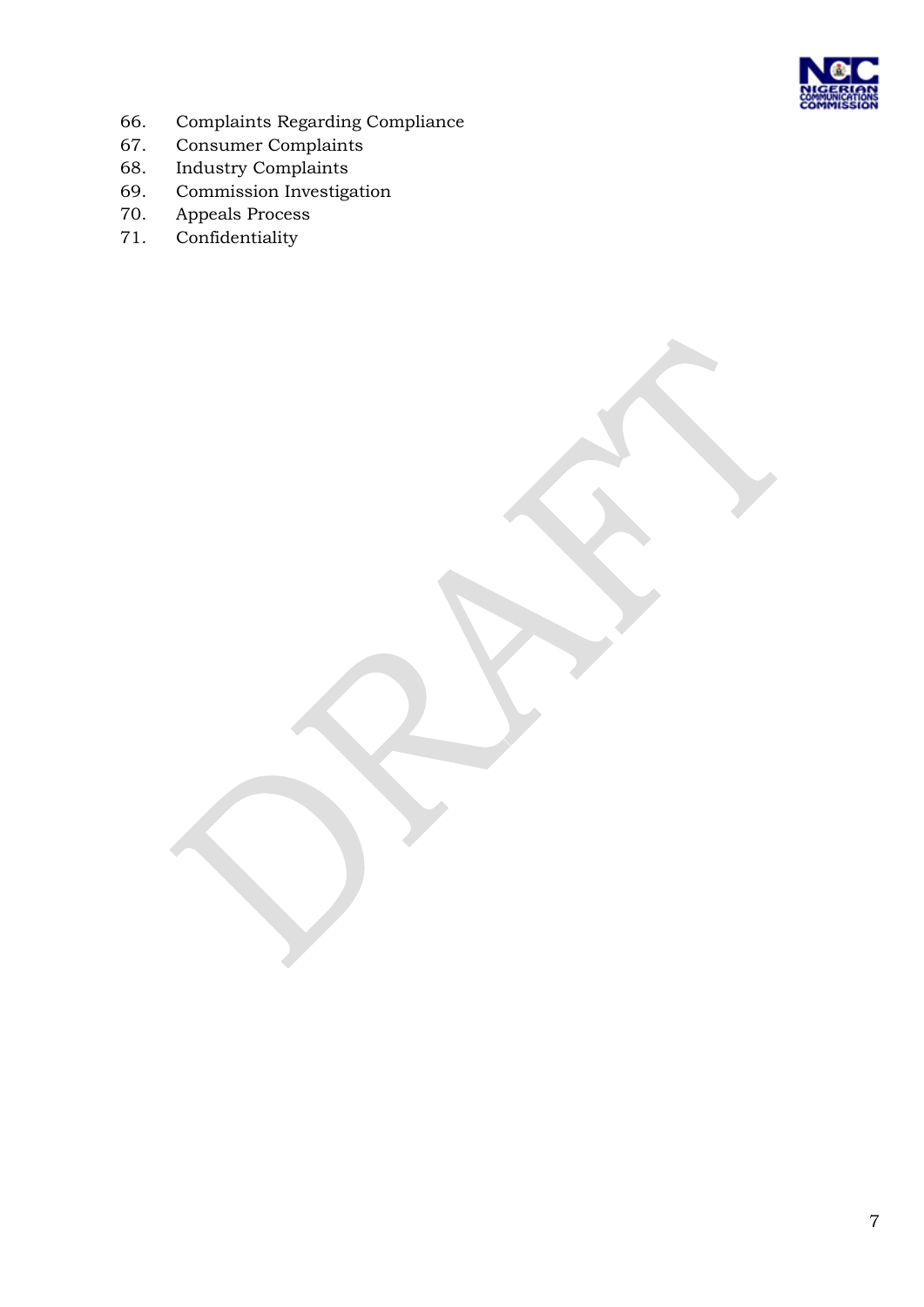

#### **GENERAL CONSUMER CODE OF PRACTICE**

#### **PART I—INTRODUCTION**

- 1. (1) This General Consumer Code of Practice (General Code) is published by the Nigerian Communications Commission pursuant to section 106 of the Nigerian Communications Act 2003 (in these Codes referred to as "the Act, which contemplates the development of a consumer code that would govern the provision of services by every licensee.
	- (2) This General Code is to be read in conjunction with the Consumer Code of Practice Regulations 2018, the Nigerian Communications Act, 2003 and the Nigerian Communications (Enforcement Processes; etc) Regulations 2005 as may be amended from time to time.
- 2. Any term used in this General Code is either defined herein or has the meaning as defined in the Act.
- 3. (1) The General Code applies to all Licensees, and in regard to all telecommunications services offered to the public. It is intended to guide the development of individual codes by each Licensee using the substantive content of this General Code as a minimum set of requirements.
	- (2) It is recognized that in developing individual versions of the code there may be some differences due to the service platforms and prototypes of services involved, such as wireless versus fixed line or telephony versus data services.
	- (3) Pending approval by the Commission and publication by any Licensee of individual code, this General Code shall apply.
- 4. (1) The Industry Consumer Advisory Forum established by the Commission which is made up of industry and consumer representatives shall assist in reviewing and making recommendations to the Commission with respect to the General Code to ensure that it is up to date and adequately addresses consumer issues. Code Administration
	- (2) Complaints procedure and Code Compliance provisions are described in Part VIII and IX of this General Code. Compliance monitoring checks on the procedure and code administration will be undertaken by the Consumer Affairs Department of the Commission, or such other departments or authorities within the Commission as are designated from time to time.
- 5. (1) The Commission, acting on its own initiative or with the assistance of the Industry Consumer Advisory Forum, may

Scope and Objectives

Definitions

Application of Code

Code Amendment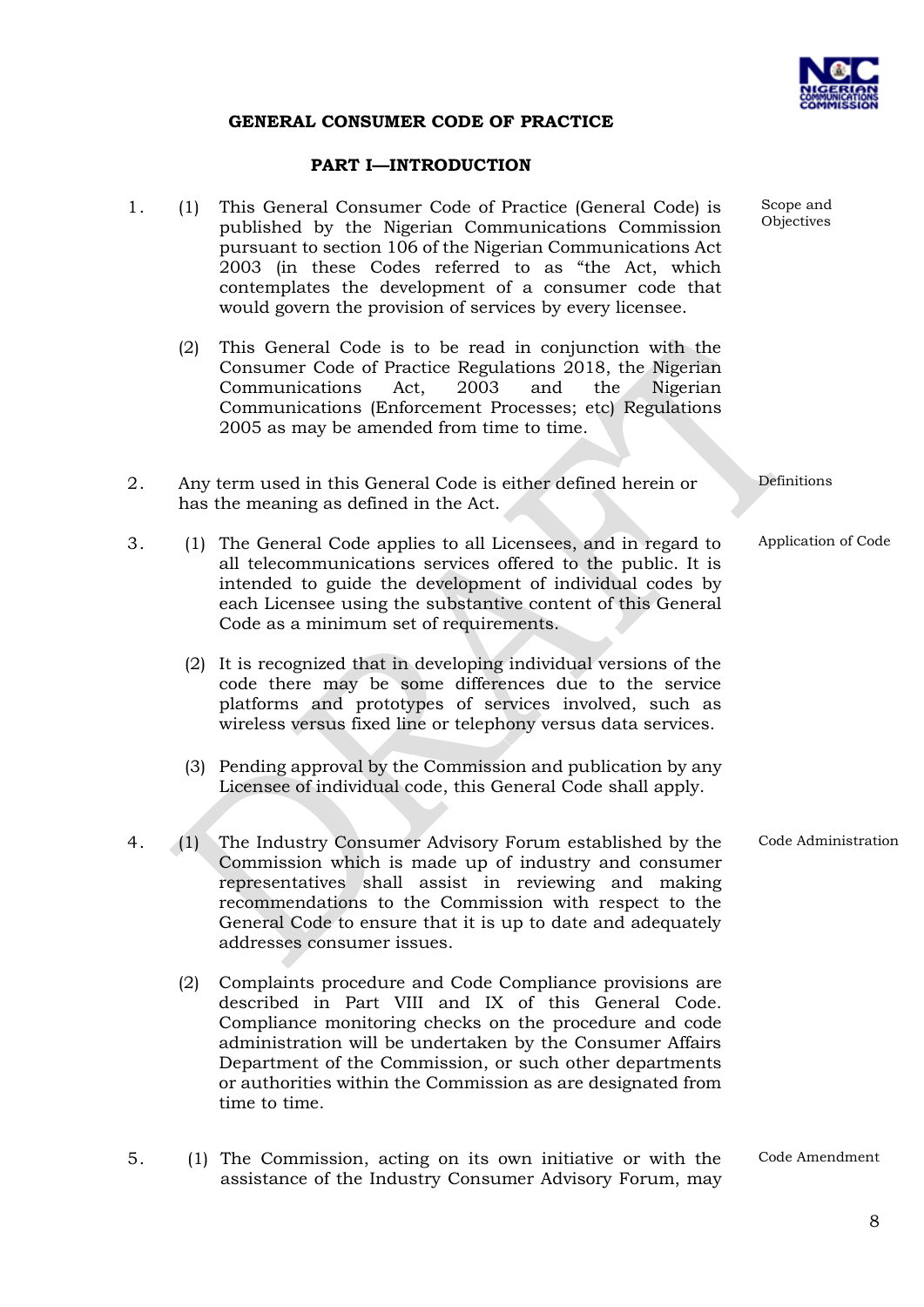

recommend amendments to this General Code and/or any individual Licensee's consumer code.

(2) In amending the General Code, the Commission shall be guided by the provisions of sections 57 and 58 of the Act.

PART II—PROVISION OF INFORMATION TO CONSUMERS

- 6. (1) Every Licensee shall provide consumers with complete, accurate, up-to-date information about its services in simple, clear language.
	- (2) Every Licensee shall endeavour to respond in a timely manner to consumer requests for information on their services and such information shall be provided free of charge and shall include at least the following :
		- (a) current service arrangements, including rates, terms and conditions for all services offered to the public, at all retail offices of the Licensee and on its website.
		- (b) services that are subject to price or tariff regulation by the Commission shall be described in service tariff pages published in an accessible form, including being made available at designated company offices and on the Licensee's web site;
		- (c) for those Licensees that publish consumer directories, the terms of service shall be printed in the first section of such directories; and
		- (d) where a Licensee seeks any change in the tariff rates for services, affected consumers shall be notified by the Licensee of the proposed price change in a manner that, in particular, avails them an opportunity to submit comments to the Commission on the proposed changes. After approval by the Commission, consumers shall also be notified by the Licensee of the approved tariff changes.
- 7. Every Licensee shall supply or make available on request, a copy of the contract or agreement for the provision of its services, and such contracts shall be written in plain and clear language.
- 8. (1) Before entering into a contract for any service, consumers shall be provided a complete description of the service in clear and plain language, avoiding unnecessary technical terms. Where other services are required in order to effectively utilize the service, the consumer shall be sufficiently informed of such requirements or service dependencies.

Service Contracts

Description of **Service** 

Obligation to Provide Information to Consumers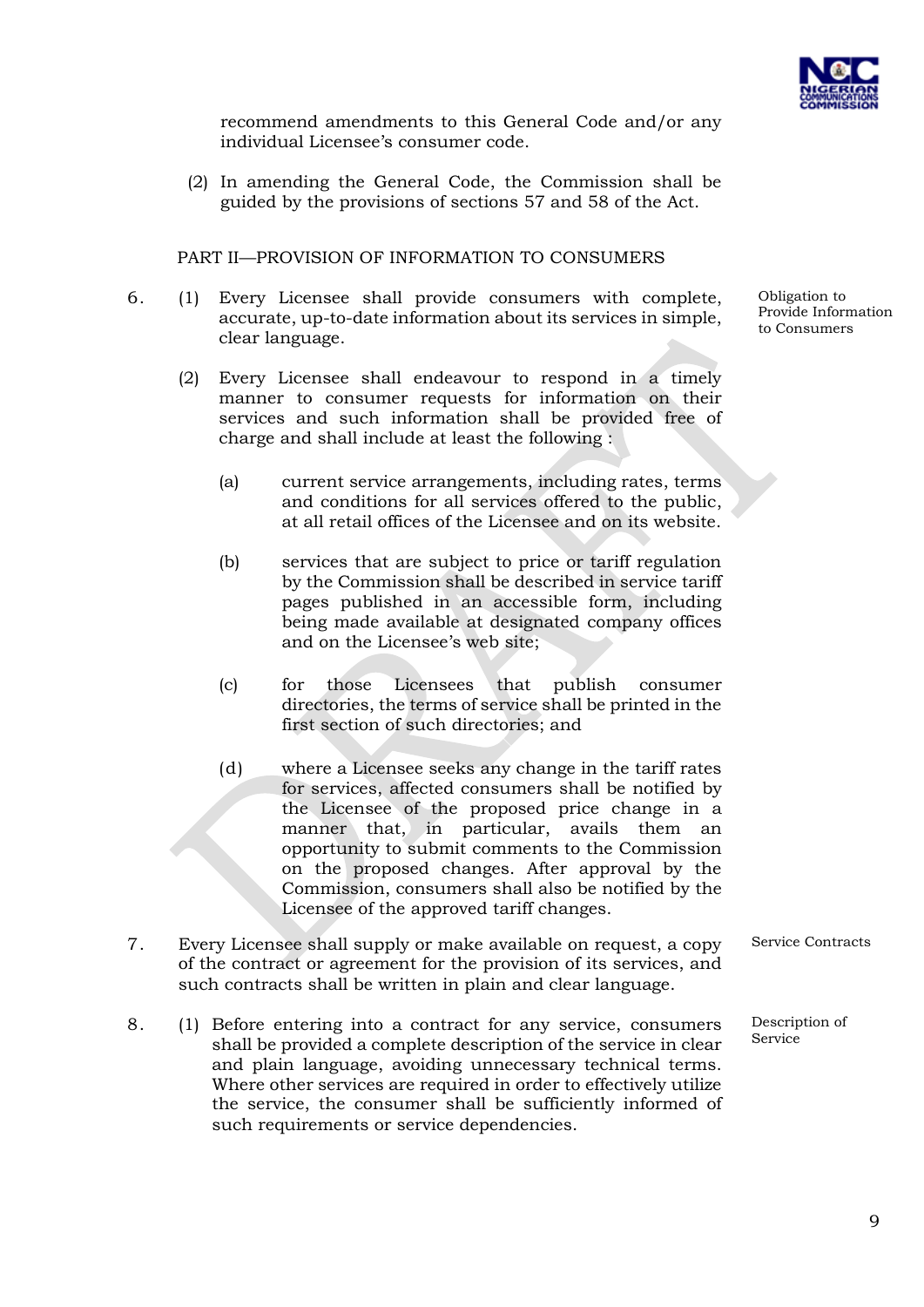

- (2) The Licensee shall also provide information on the service quality levels offered, the waiting time for initial connection and any service areas and coverage maps if applicable.
- (3) The Licensee shall provide specific information regarding compensation, refund or other arrangements if contracted quality service levels are not met, along with the procedures and methods for resolving disputes in respect of the service contract.
- (4) Where services are bundled with one or more other services or products, the Licensee shall provide the consumer with the following information in relation to each service or product:
	- (a) description of each component service or product, and where the Licensee sells the service or product component separately, the price that the Licensee would charge for the component on a stand-alone basis; and
	- (b) for services that are bundled with services from third parties, Licensees shall be fully responsible for the effective performance of the entire package including service support, maintenance, complaints handling, dispute resolution and other administrative requirements.
- (5) Where services are subject to upgrade or migration options, consumers shall be provided with clear and complete information regarding the upgrade or migration terms, including any changes in service performance and any duly approved fees or charges resulting from the upgrade or migration.
- 9. The Licensee shall provide the consumer with clear instructions on the medium and procedure for subscribing to a service. Service Subscription
- 10. Before a contract for service is entered into, the Licensee shall inform the consumer of:
	- (a) the applicable rates or charges;
	- (b) what the charges include;
	- (c) each part or element of an applicable charge, and the method of its calculation;
	- (d) the frequency of the charge or other circumstances that give rise to the charge;
	- (e) whether the charges or elements thereof are subject to change from time to time, the circumstances of such changes and how the consumer will be informed of such changes.

10

Pricing Information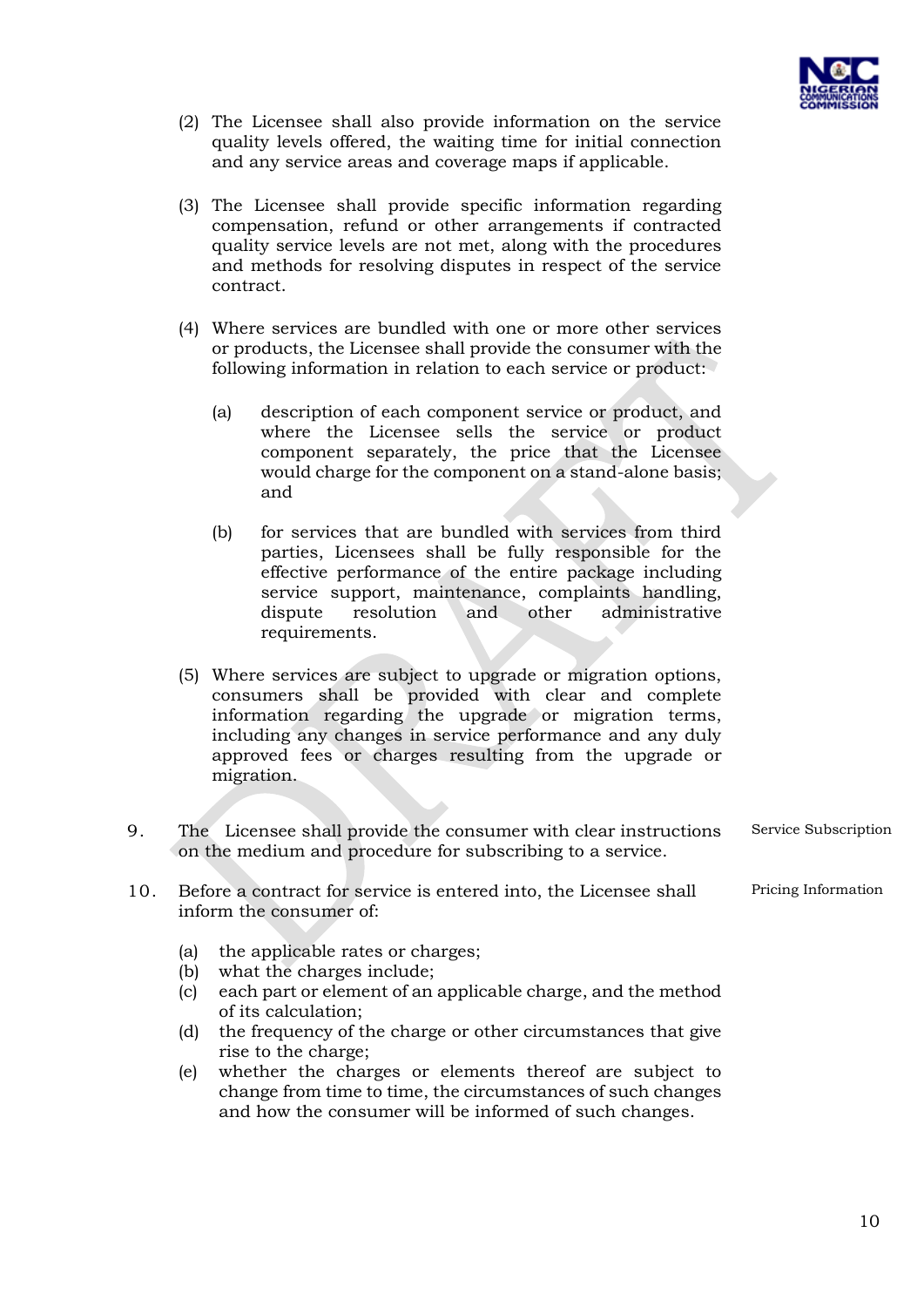#### 11. The contract document shall contain information regarding the terms and conditions which include the following:

- (a) the commencement date of the contract;
- (b) where applicable, the minimum contract period and the manner and consequences of termination;
- (c) the procedure for early termination;
- (d) the amount or method of calculating any charges payable upon early termination;
- (e) renewal of the contract, if applicable;
- (f) disconnection and reconnection of services and any applicable fees;
- (g) procedure for the refund of any deposit including timing and any deductions or charges applicable ;
- (h) the interruption, withdrawal or discontinuation of the service; and
- (i) delivery, installation or activation of the service.
- 12. (1) Before entering into a contract to provide services, the Licensee shall inform the consumer whether there is any contractual warranty relating to products supplied for use in connection with the service, including how to obtain warranty service if needed.
	- (2) Where a warranty exists but is not provided with the products, the Licensee shall inform the consumer how and where to obtain it.
	- (3) Licensees will provide specific information regarding any maintenance services offered.
- 13. Every Licensee shall provide services within any service supply time targets set out in the Commission's Quality of Service Regulations, subject to the following: Provision of Service
	- (a) in the event a Licensee encounters technical problems that interfere with provisioning of the service(s), the time for provisioning will be subject to any time or process of rectification permitted by the Commission;
	- (b) A Licensee will not be responsible for any readiness of premises or availability of infrastructure or equipment that is beyond the reasonable control of the Licensee; and
	- (c) A Licensee will not be responsible for delays or refusals of service requests caused by the consumer being identified as not credit-worthy.
- 14. (1) Every Licensee shall provide facilities and processes necessary to enable Consumers report faults at any time of the day.

Fault Repair and Service Interruption

Product Warranties and Maintenance

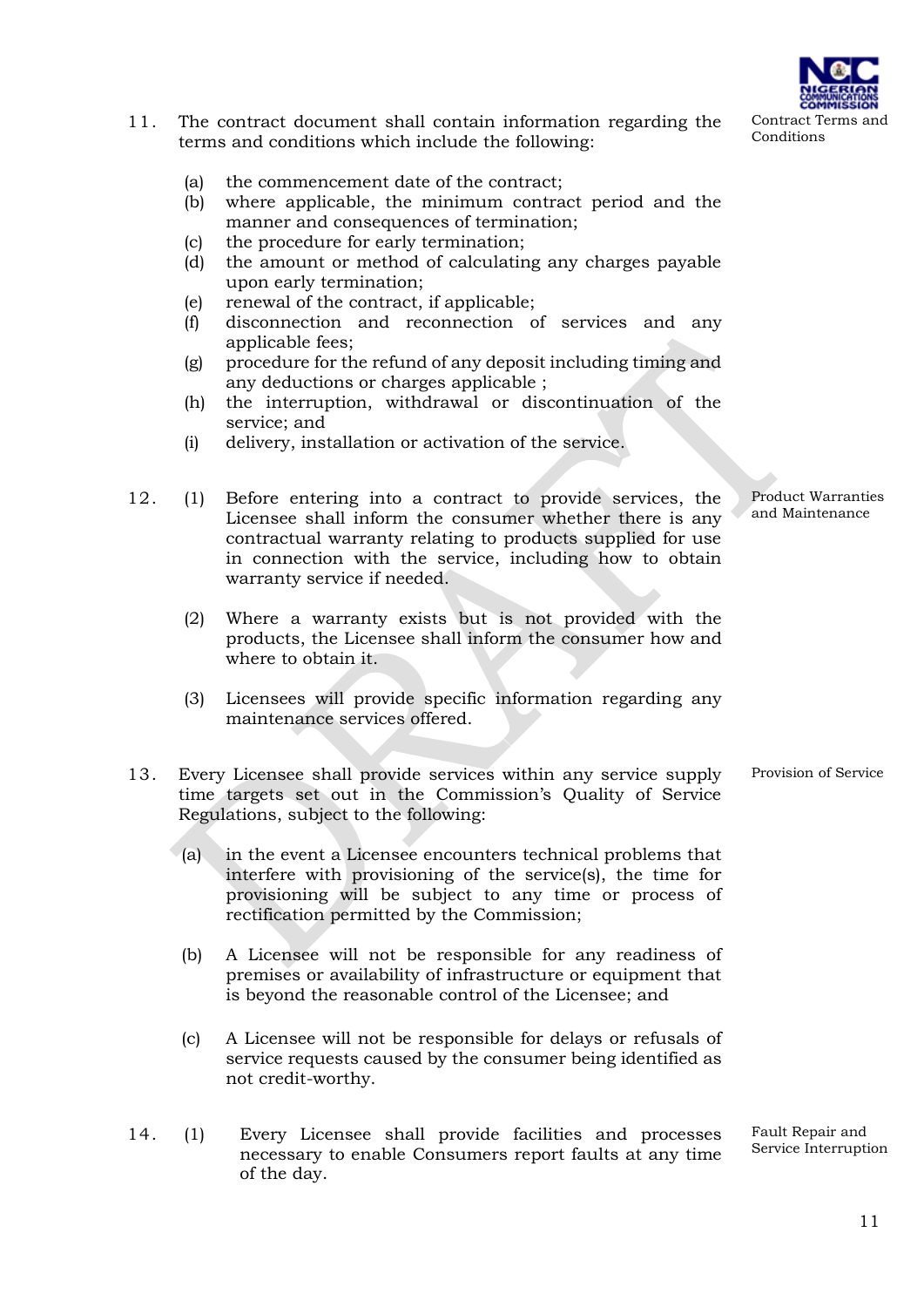

- (2) Every Licensee shall comply and cause its agents to comply with the relevant fault repair standards set out in the Quality of Service Regulations issued by the Commission.
- (3) Licensees shall endeavour to give advance warning of anticipated service disruptions or planned outages, including details of the disruption or outage, the services and service areas affected and any applicable compensation or other remedies.
- (4) In the event that a disruption of service is caused by the occurrence of a force majeure event, the Licensee shall notify its Consumers where possible and shall endeavour to rectify the fault within such period of time as may be reasonable in the circumstances.
- 15. (1) Every Licensee shall ensure that its consumers can access: (a) operator assistance services; and
	- (b) a directory enquiry facility containing directory information on all consumers in Nigeria, subject to sub-section (3).
	- (2) Where the Licensee assigns telephone numbers to consumers, it shall ensure that each of those consumers is, on request, supplied free of charge, with a directory containing directory information on all consumers who have been assigned telephone numbers in the consumer's local area. Provided that every consumer shall have the right to opt-out from having its information in the directory.
	- (3) Any directories supplied shall not contain directory information for those consumers who have exercised their right to have their directory information suppressed or removed.
	- (4) A directory may be produced by or for the Licensee, or by another person not acting on behalf of a Licensee. Where a directory is produced by or for the Licensee, the Licensee shall ensure that it is updated at least once a year.
	- (5) The Licensee may charge consumers a reasonable fee for providing directory enquiry services, subject to the approval of the Commission, and may charge a reasonable fee for any additional directories requested by consumers.
- 16. (1) Every Licensee shall from time to time consult the Industry Consumer Advisory Forum to ensure that the requirements and interests of consumers with disabilities and special

Services for Consumers with Disabilities and Special Needs

Operator Assistance, Directories and Directory Assistance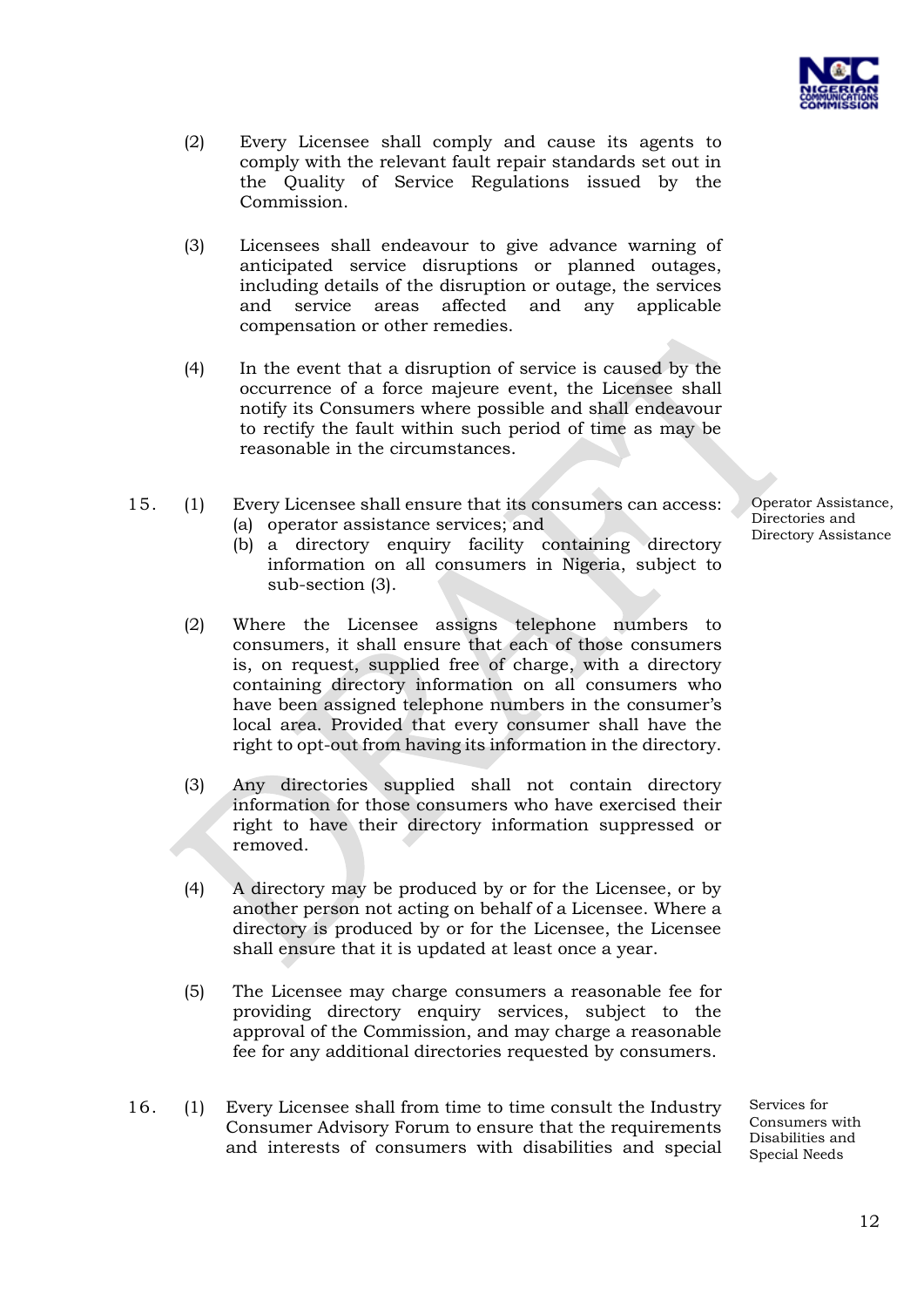

needs are fully taken into account in the development and provision of its services.

- (2) Every Licensee shall comply with any specific obligations that the Commission may impose on operators in respect of special services or service arrangements for consumers with disabilities and special needs.
- (3) A Licensee shall offer additional services on request to consumers who are older or may have a disability, including:
	- (a) Large Button Telephones;
	- (b) Priority Fault repair and assistance;
	- (c) Copies of bills in large print, on computer disc or Braille for customers who have difficulties reading their bills;
	- (d)Larger print Correspondence.
- (4) A Licensee shall on request make available to consumers with special needs copies of the Licensee's code of practice in larger prints and other reasonable formats as may be required.
- 17. (1) Every Licensee shall comply with any network or other requirements that may be approved by the Commission in respect of the provision of emergency services, including such measures as location identification information, special numbers and routing to emergency services locations.
	- (2) Calls to emergency services shall be free of charge.

#### PART III—ADVERTISING AND REPRESENTATION OF SERVICES

- 18. The Advertising Practitioners Council of Nigeria (APCON) regulates advertising practices in Nigeria, and has established the Nigerian Code of Advertising Practice. Licensees shall comply with the advertising standards established by APCON, and any other applicable laws or standards, in addition to the rules regarding the advertising or other promotion of telecommunications services set out in this General Code.
- 19. (1) Licensees shall make clear in advertising materials which promote the availability of a service, any geographical or technical limitations on the availability of the service to consumers which:
	- (a) substantially affect the performance of the service; and
	- (b) are known to the Licensee.

Access to Emergency Services

The Advertising Practitioners Council of Nigeria (APCON)

Availability of Services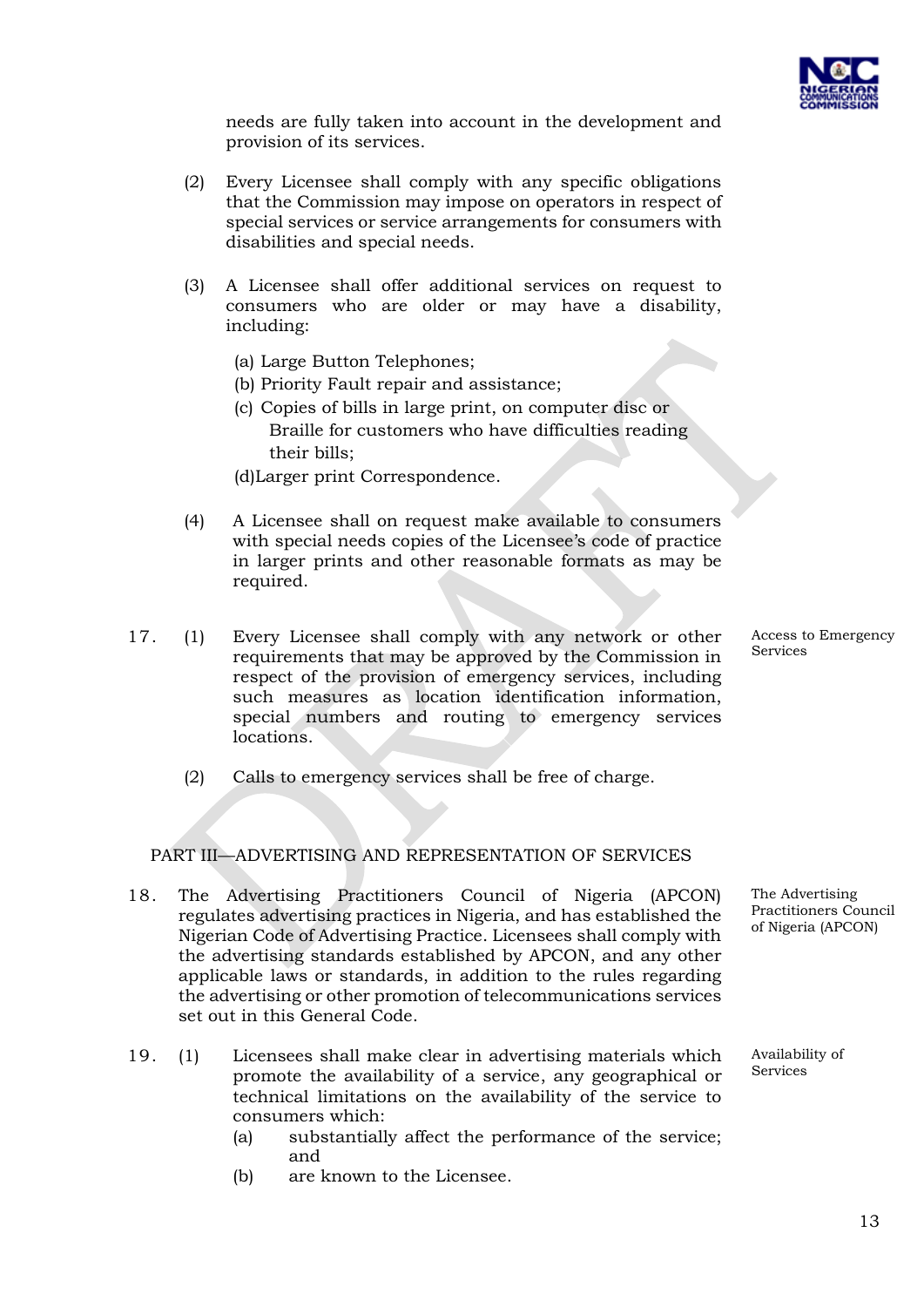

- (2) Licensees shall make clear, in any advertising materials which promote a service offer, any limitations in the offer which restrict it—
	- (a) to a particular group of people;
	- (b) to a particular zone, region or other geographical area within the country;
	- (c) to a particular period of time; or
	- (d) through the limited availability of equipment, facilities or other materials.
- 20. (1) Where a Licensee represents in advertising materials that a service is provided as part of a package, the Licensee shall ensure it is able to supply all components of the service package. In the event the Licensee is or may be unable to supply any component of the package, appropriate information about this limitation shall be included in the advertising materials.
	- (2) Where advertising materials indicate the price of a component of a service package, a Licensee shall include in the advertising materials a statement of the minimum total charge for the package, and indicate any conditions that may apply to obtain the component at the stated price.
	- (3)
- (a) A Licensee shall clearly communicate any condition, limitation, qualification or restriction on an offer in a manner that is reasonable, having regard to the medium used and the intended audiences;
- (b) A Licensee shall clearly communicate any call connection fee not included in any stated call rate, in a manner that is reasonable having regard to the medium used and the intended audience;
- (c) If a telecommunications product is offered for a limited period or in a limited quantity, a Licensee shall communicate such limitation;
- (d) If a telecommunications product is available only to a limited class of consumers, a Licensee shall clearly communicate the eligibility requirements;
- (e) Advertising material shall contain sufficient details of any Special Offer, including
	- i. its principal elements
	- ii. any conditions or limitations; and
	- iii. any future start date and any known end date;

Advertising of Packaged Services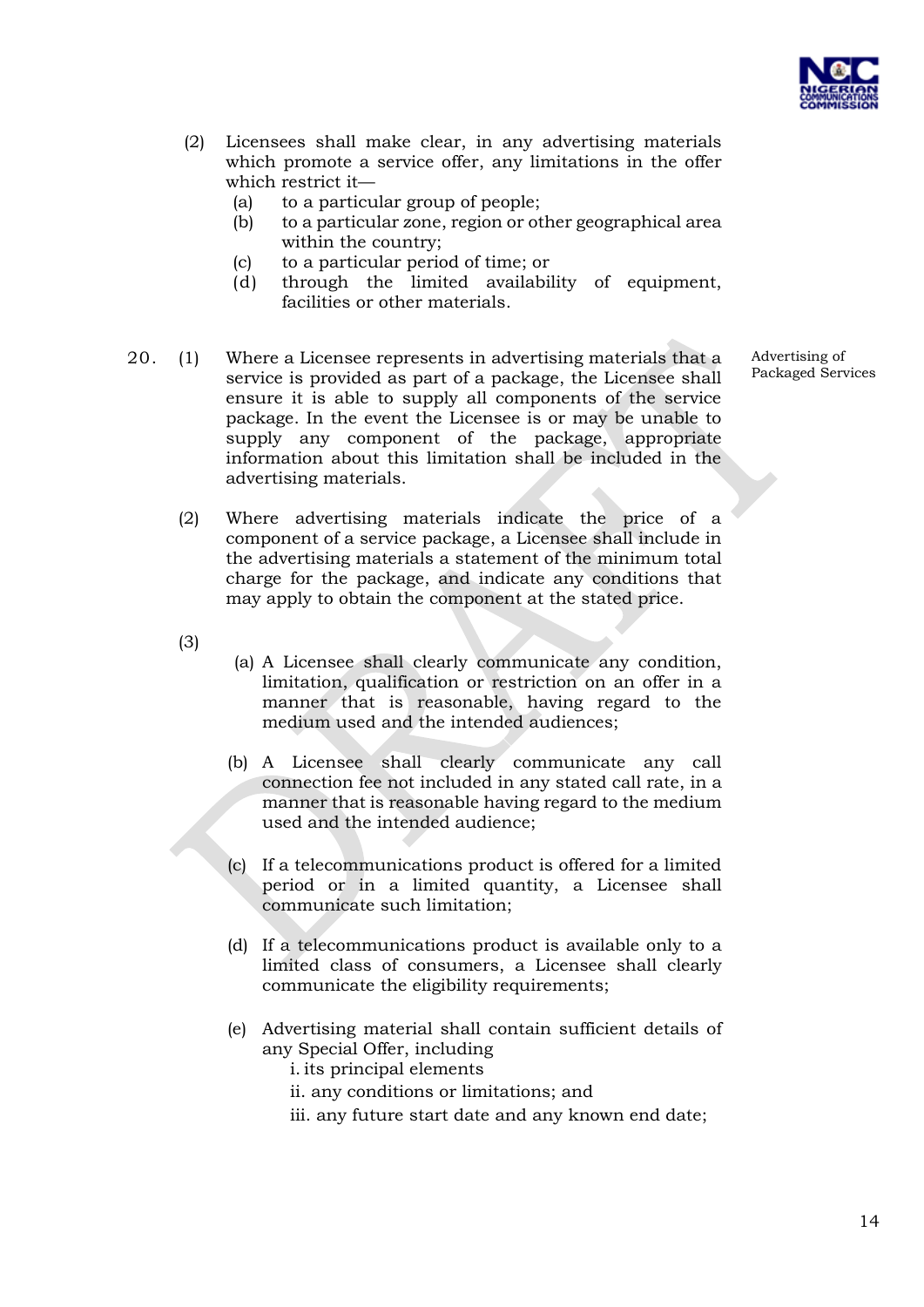

- (f) All prints for advertising material should be clear, legible and bold.
- 21. A Licensee shall give written notification to the Commission of all advertisements for goods and services within a minimum of fourteen (14) days of the proposed or planned publication of an advertisement, in order to ensure that such advertisements meet the minimum standards and requirements that may from time to time be set out by the Commission, including those published in the Guidelines on Advertisements and Promotions.
- 22. (1) Where a consumer permits the sending of promotional materials, a Licensee shall only send advertisements and notice of promotions through print media, radio, mail, blogs, its website, text messages, electronic mail, and/or visual media, and ensure the accuracy and clarity of the goods and services being offered.
	- (2) No advertisement or notice of a promotion shall contain any obscenities or profanities unsuitable for young persons and children or contain any racial or prejudicial content relating to national origin, religion, sex, gender or age.
	- (3) A Licensee shall provide sufficient detail in its advertisement as is appropriate to the manner in which the advertisement is displayed to consumer. In so doing the Licensee shall:
		- (a) ensure the principal message and the main terms are captured in the body of the advertisement;
		- (b) ensure that the use of any disclaimer does not negate the principal message and main terms of the advertisement; and
		- (c) take into account the number of times that Consumers are able to view the particular advertising in deciding how much information to include in the advertisement.
		- (d) in print media, the price details shall be provided in a clearly legible manner in a minimum type size of 10 points, as measured in *Times New Roman* font, not narrowed, in direct connection with the call number. In the case of a poster or anything of a similar nature, the minimum font size shall be correspondingly larger.
- 23. (1) A Licensee shall ensure that any advertising communication on its platform does not unfairly discredit, disparage or attack other competing products, services, advertisements or companies, or exaggerate the nature or importance of competitive differences of either.

Minimum Standards and Requirements for Advertisements

Advertorial Medium

Comparative Advertising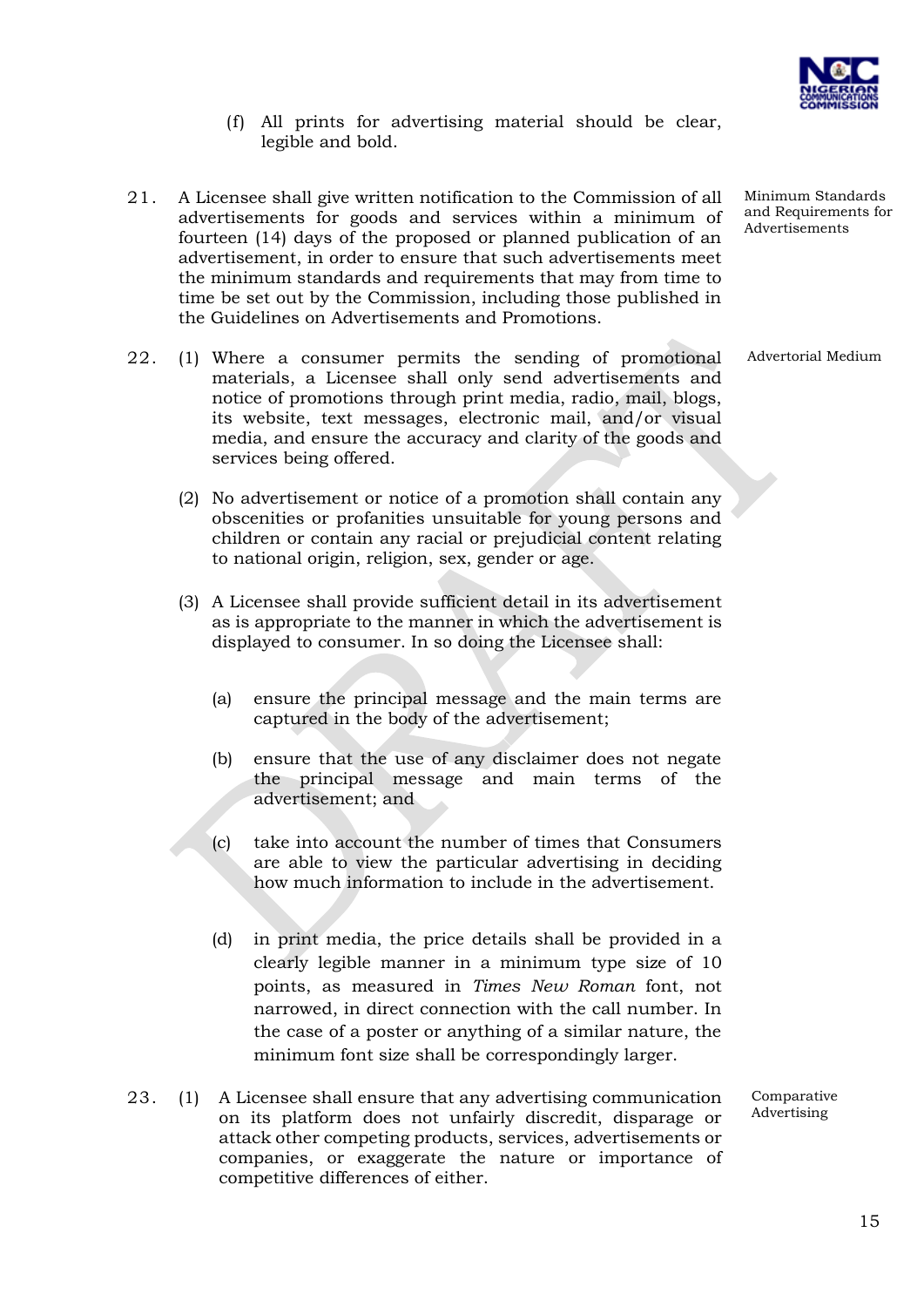

Internet Connections

Special Promotions

- (2) No Licensee shall imitate the slogans or illustrations of another advertiser in such a manner as to mislead the consumer as to the origin or object of the slogan or illustration.
- 24. A Licensee offering internet services shall state the internet connection speed available to end-users as well as specific upload and download speed. If the connection speed quoted is only obtainable under special circumstances, then such circumstances must also be made known to the consumer.
- 25. A Licensee must ensure that it communicates any important limitations that apply to any special promotion to the consumer and in that regard take the following actions:
	- (a) disclose the key terms of the special promotion and any key limitations attached to it including whether product stocks are limited;
	- (b) state the period of time for which the special promotion shall remain available to the consumer; and
	- (c) state any special eligibility requirements attached to the advertisement including whether it is restricted to a specific class of consumers.
- 26. A Licensee shall ensure that any disclaimer placed in an advertisement is understandable and shall in this regard ensure: Disclaimers
	- (a) that the disclaimer does not negate the principal message or object of the advertisement;
	- (b) that the contents of the disclaimer is clear and written in simple language having regard to the medium or format used; and
	- (c) that the intended audience or recipient of the advertisement is clearly specified.
- 27. (1) A Licensee shall develop, maintain and at all times comply Compliance Processeswith adequate review processes to ensure that its advertisement complies with any law for the time being in force and the provisions of this General Code.
	- (2) For the purpose of ensuring compliance with sub-section (1) of this section, a Licensee shall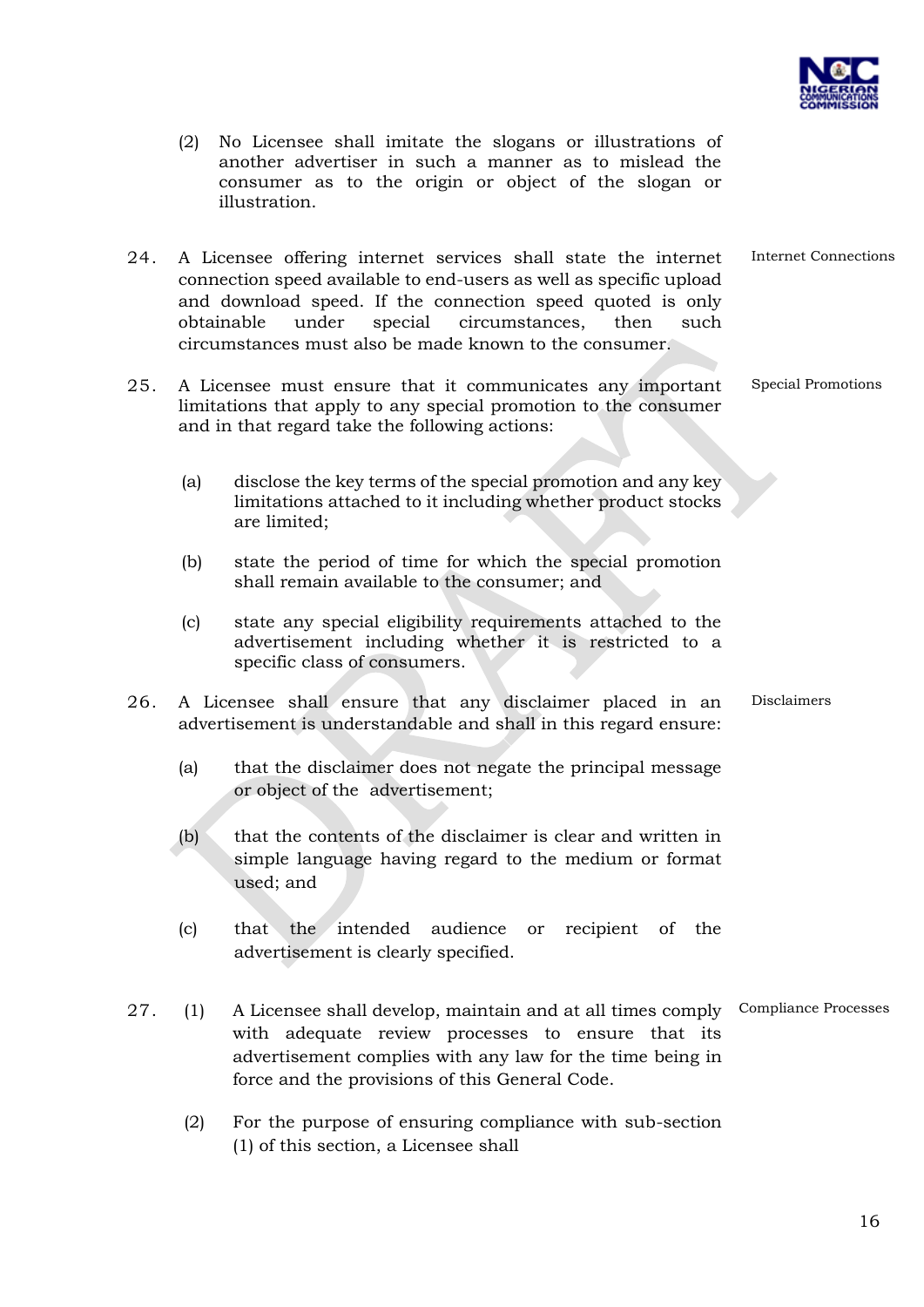

- (a) maintain an approval process in which an advertisement is reviewed by a person trained in advertising matters to prevent any false or misleading communication;
- (b) provide training to marketing staff who prepare advertisements to ensure compliance with the provisions of any advertising legislation and this General Code;
- (c) monitor complaints about its advertisements and correct any non-compliance with the provisions of this General Code or any advertising legislation and retain evidence of compliance for at least two years; and
- (d) substantiate any claim or representation in an advertisement if requested to do so by the Commission;
- 28. (1) No Licensee shall engage in unsolicited telemarketing unless it discloses:
	- (a) at the beginning of the communication, the identity of the Licensee or other person on whose behalf it is made and the precise purpose of the communication;
	- (b) during the communication, the full price of any product or service that is the subject of the communication; and
	- (c) that the person receiving the communication shall have an absolute right to cancel the agreement for purchase, lease or other supply of any product or service within seven (7) days of the communication, by calling a specific toll-free telephone number (which the Licensee shall specifically state to the recipient during the communication) unless the product or service has by that time been supplied to and used by the person receiving the communication.
	- (2) A Licensee shall also conduct telemarketing in accordance with any "call" or "do-not-call" preferences recorded by the consumer at the time of entering into a contract for services or thereafter, and in accordance with any other rules or guidelines issued by the Commission or any other competent authority.
	- (3) Without prejudice to subsection (1) of this section a Licensee shall, ensure that:

Unsolicited Telemarketing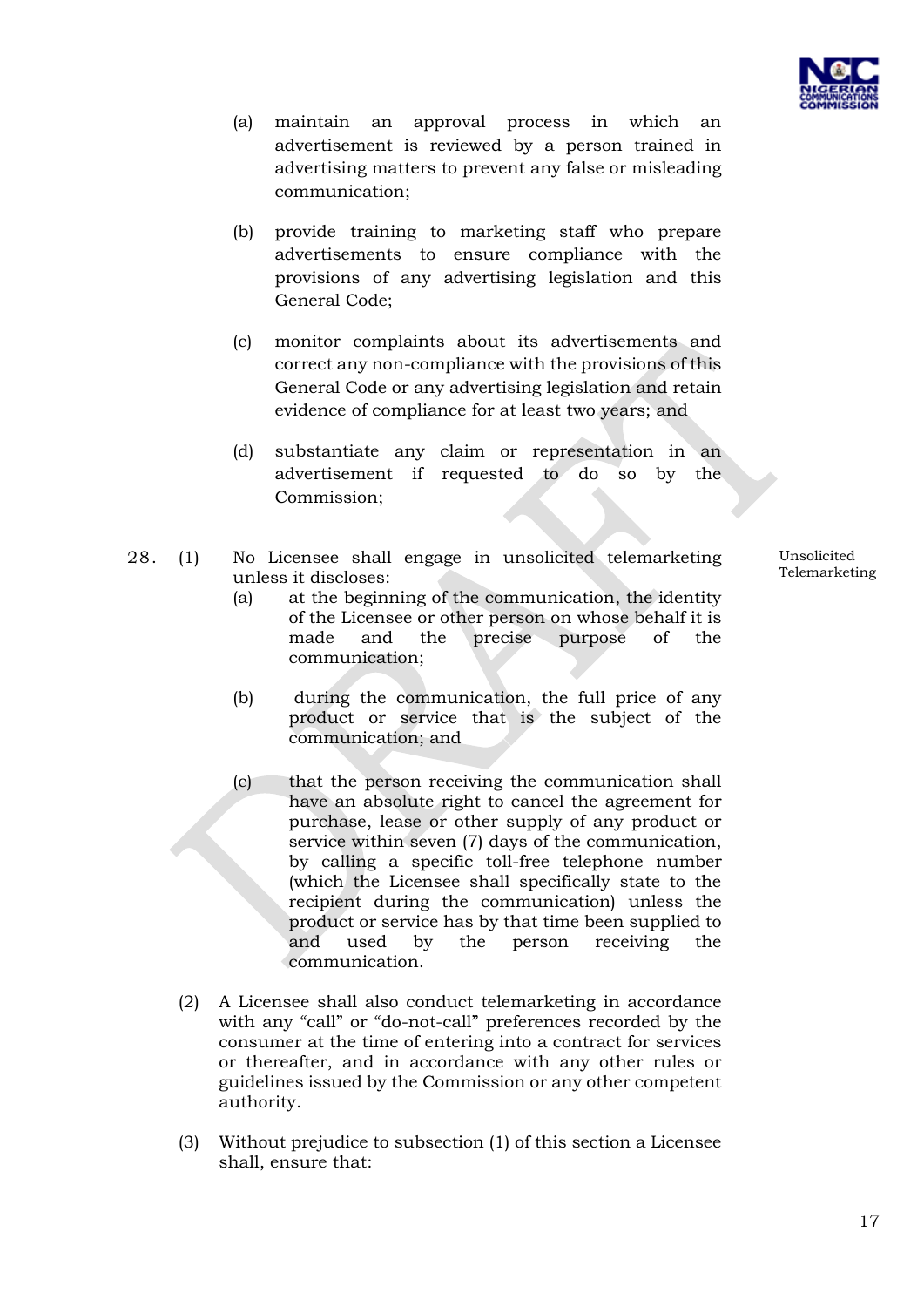

- (a) no unsolicited short message service or voice calls transits through its network unless it complies with the requirements outlined in these Regulations;
- (b) a consumer shall at all times, be able to opt-in or optout of receiving any unsolicited short message service or voice calls. To this end, the Commission has provided 2442 as the short code for purposes of subscribing to a preference, change of preference or cancellation of a preference;
- (c) all unsolicited short message service or voice calls are streamlined to ensure that a consumer can choose the option of stopping every unsolicited short message service or voice calls, or selecting the category of unsolicited short message service or voice calls that can be communicated to the consumer;
- 29. (1) When making an unsolicited sale, a Licensee must ensure that its sales representative shall provide the call recipient with sufficient information as to the name and or other unique identifier of the Licensee in addition to:
	- (a) the primary purpose of the unsolicited sale;
	- (b) an adequate description of the product or service;
	- (c) any conditions or restrictions that qualify the unsolicited sale.
	- (2) When attempting to set up a voice call, the number of rings must be limited to no more than three and no more than two (2) attempts per day shall be made to the consumer.

### PART IV—CONSUMER BILLING, CHARGING, COLLECTION AND CREDIT PRACTICES

- 30. (1) A Licensee shall at all times ensure that
	- (a) billing is accurate and timely;
	- (b) billing accuracy is verifiable;
	- (c) sufficient information shall be on the bill or otherwise readily available to the consumer for verification of the bill without any charge;
	- (d) upon a bona fide request from a consumer, the Licensee shall inform or provide the consumer with timely, accurate and current information about its billing terms and conditions and options relevant to that consumer;

Voice Calls

General Principles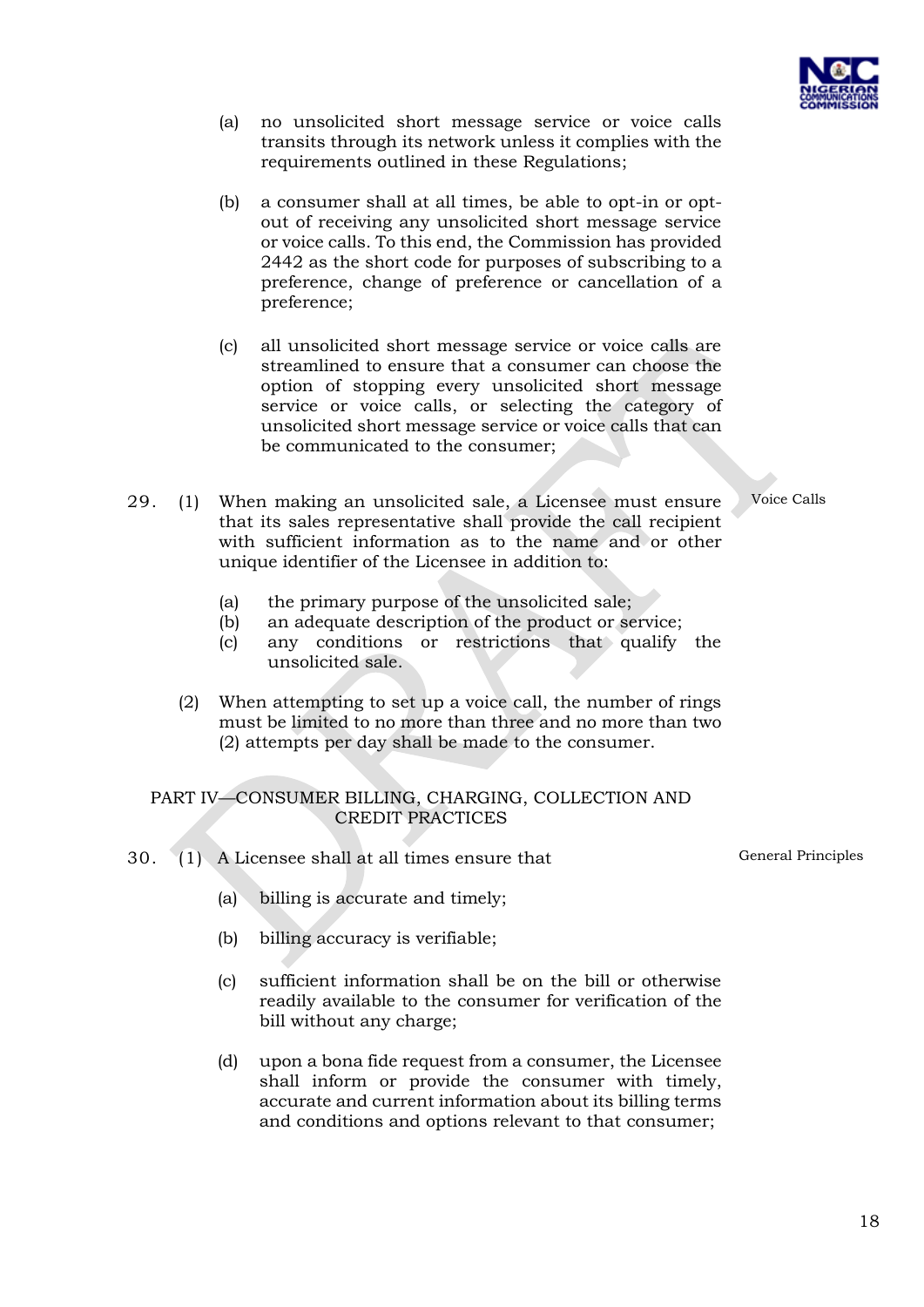

- (e) it retains records of a consumer's bill and related charges for a minimum period of twelve (12) months; and
- (2) In interpreting the obligations described in this section, references to "billing" or "bill" include a Licensee's systems for recording and processing any prepaid transactions, including the debiting of call charges against prepaid card balances.
- 31. A Licensee shall ensure that, at a minimum, the following information is included in any bills issued by it or on its behalf:
	- (a) the consumer's billing name and address;
	- (b) the Licensee's current business name, address and registered number;
	- (c) a way of identifying the bill uniquely;
	- (d) the billing period ;
	- (e) a description of the charges (and credits) for which the consumer is billed ;
	- (f) the total amount billed, applicable credits, payments or discounts, and the net amount payable by the consumer (or repayable by the Licensee) ;
	- (g) the date on which the bill is issued;
	- (h) the bill (or refund) payment due date;
	- (i) methods of bill (or refund) payment;
	- (j) methods of contact for complaints and billing inquiries; and
	- (k) any call charges applicable for complaints and billing inquiry calls.
- 32. (a) A Licensee shall ensure that consumers have access to itemized details of all charges, either on the bill or on a separate statement provided by the Licensee upon request.
	- (b) Unless otherwise requested by or agreed with the consumer, a Licensee shall provide itemized details during the current billing period. In addition, the Licensee shall ensure that itemized details contained in previous bills are available for 12 months, or any period which may be subsequently required by law.
	- (c) A Licensee shall not charge consumers for bills or billing related information, except where the consumer requests information not required to be provided under this General Code such as requests for billing details more than twelve (12) months. The Licensee shall inform consumers of any applicable charge resulting from their billing requests, and shall obtain the consent of the consumer to any charge before it is imposed.

Itemization of Charges

Billing Information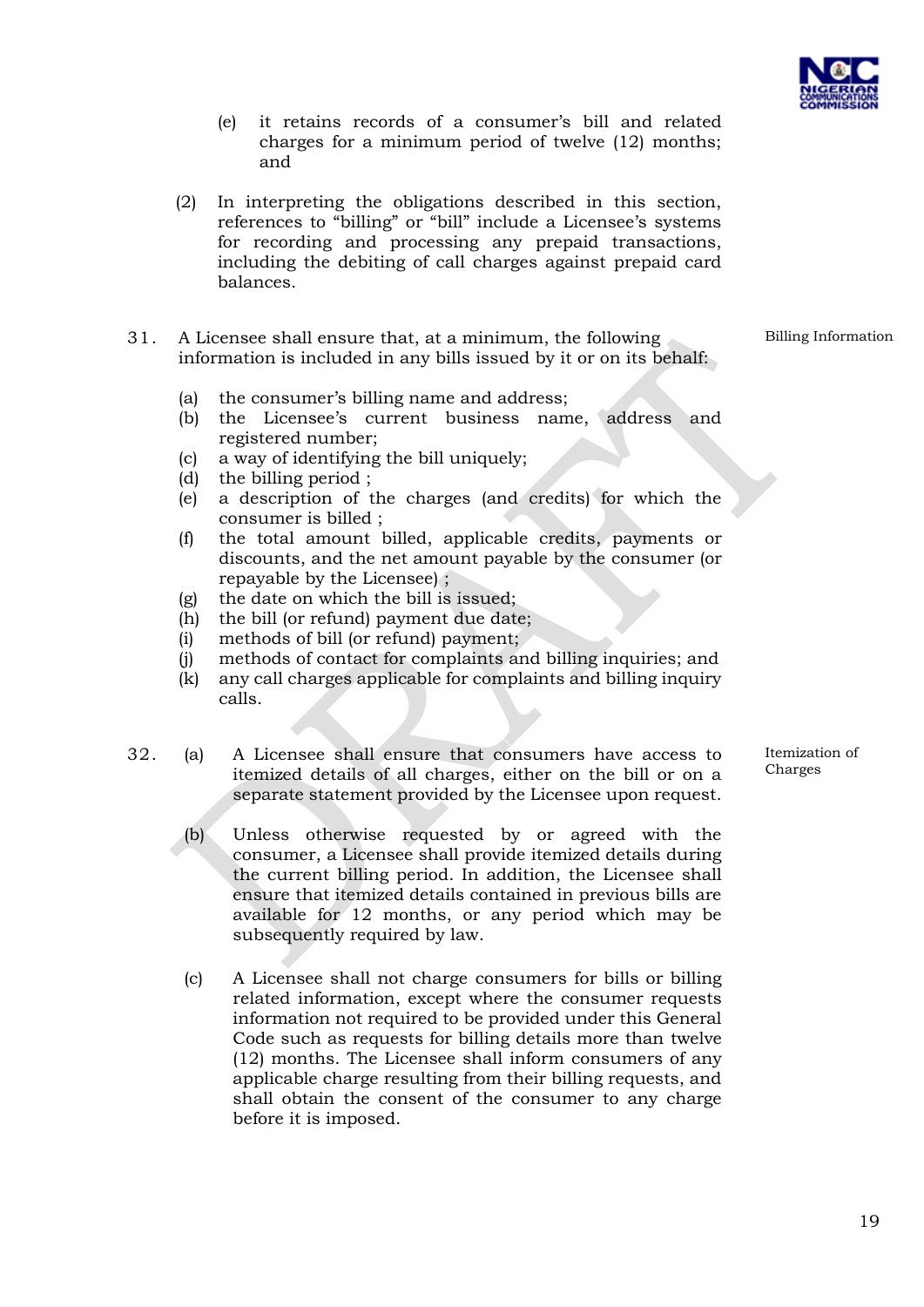

- 33. (1) A Licensee shall process and issue bills within 10 days of each billing period. A bill shall include all charges incurred during the billing period except where:
	- (a) there exists a separate agreement with the consumer to the contrary; or
	- (b) there is a delay as a result of the inclusion by the Licensee of information from other suppliers or service providers in the bill; or
	- (c) there is a delay as a result of a change initiated by the consumer, such as where the consumer has requested a different billing frequency or billing period; or
	- (d) there is a delay as a result of the suspension of charges that are in dispute; or
	- (e) there has occurred a billing system or processing problem, in which case the problem shall be rectified and bills issued without undue delay and in accordance with any time periods identified by the Commission; or
	- (f) billing is delayed by circumstances beyond the reasonable control of the Licensee, such as an event of force majeure.
	- (2) Where issuance of a bill by the Licensee is delayed on account of any unforeseen event or circumstance out of its control or influence, the Licensee shall take immediate steps to ensure that such situation is rectified in a timely manner.
- 34. A Licensee shall ensure that consumers are able to verify their bill payment by acknowledgment of payment on the next bill issued, telephone confirmation by calling a specified number, or such other appropriate and accessible methods as may be made available by the Licensee.
- 35. A Licensee shall provide consumers with advance written Billing Frequencynotification of any proposed changes in billing periods, such advance notification to be at least equal to two (2) of its otherwise applicable billing periods (i.e. at least 2 months in advance where the billing period being changed is monthly).

Receipts and Consumer Payment Advice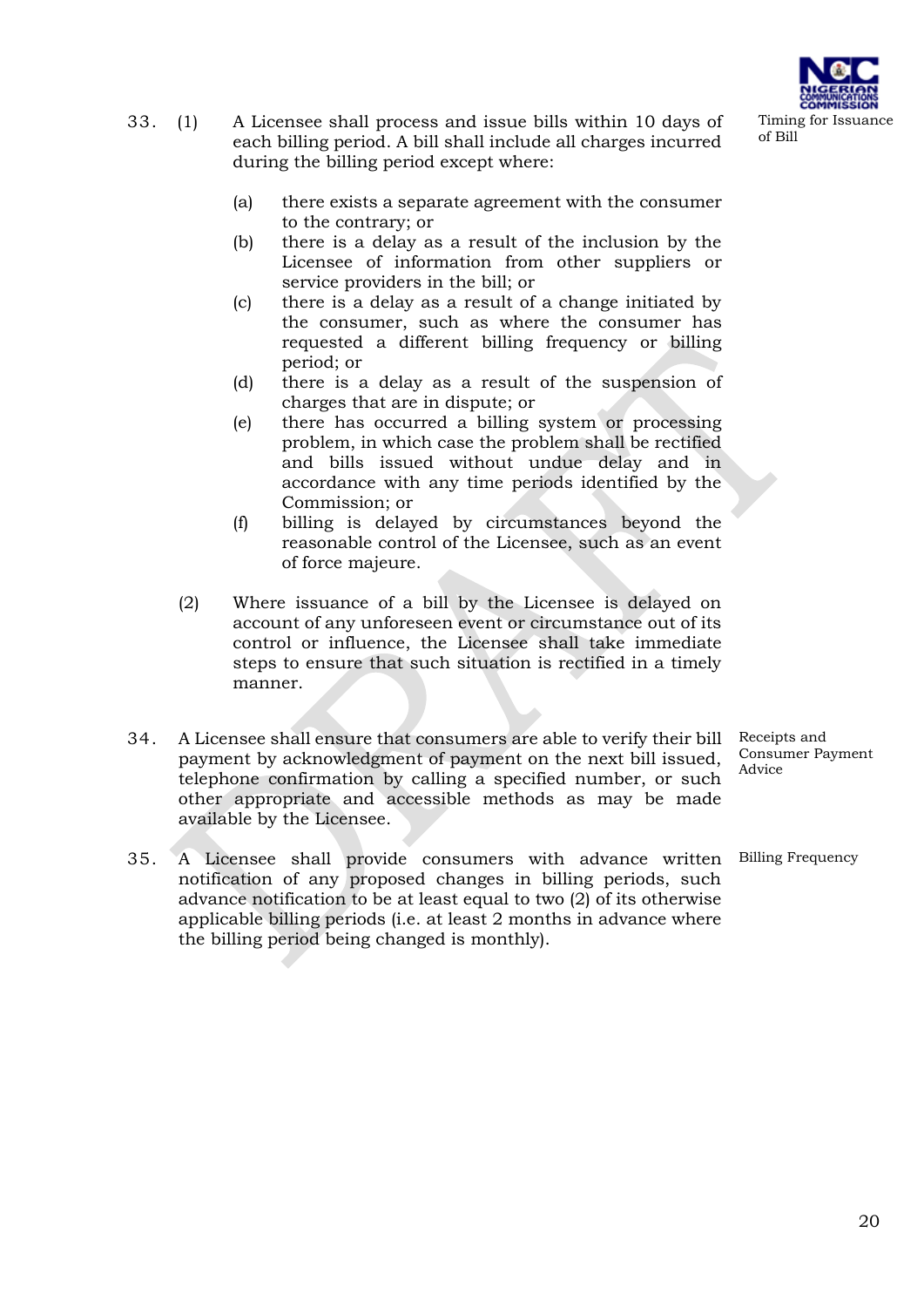- 36. Where a consumer has not paid the Licensee all or part of a bill for services provided by the Licensee, any measures taken by the Licensee to effect payment or disconnection shall—
	- (a) be proportionate and not unduly discriminatory; and
	- (b) be accompanied by appropriate warning to the consumer in advance of any resulting service interruption or disconnection ; and
	- (c) confine any service interruption or disconnection to the service(s) concerned, as far as technically feasible.

### PART V—CONSUMER OBLIGATIONS

- 37. Consumers shall be bound by a Licensee's terms of service on return of a signed service agreement, or on clearly accepting the service terms by any form of Access for telecommunications. Consumers shall also be deemed to accept a Licensee's service terms upon commencement of use of the service after adequate communication by the Licensee of its service terms.
- 38. Consumers shall grant the Licensee or its authorized representatives, without charge, access to premises, equipment or facilities as reasonably required for any provisioning or maintenance of the services, equipment or facilities.
- 39. (1) Consumers shall not use any equipment or related facilities provided by a Licensee for reasons other than those related to normal service, and shall not do anything that interferes with the functioning of such equipment or facilities, without prior written authorization from the Licensee. Consumers shall be responsible for any loss of or damage to equipment or facilities that result from actions contrary to service terms or this General Code.
	- (2) Consumers shall not misuse public telecommunications services in any way, including:
		- (a) dishonestly obtaining telecommunications services;
		- (b) possessing or supplying equipment that may be used to obtain such services dishonestly or fraudulently ; or
		- (c) using services to send messages that are obscene, threatening or otherwise contrary to applicable laws or regulation.
	- (3) Equipment owned by the Licensee and connected to a telecommunications network may not be moved to a location or address other than the location or address where service was installed, without prior written authorization from the Licensee. This restriction should not apply to any equipment that is accompanied by operating instructions indicating that it may be disconnected and reconnected as part of its normal use.

Acceptance of Licensee Terms

Access for Maintenance

Misuse of Public Telecommunications Service/ Tampering with Equipment

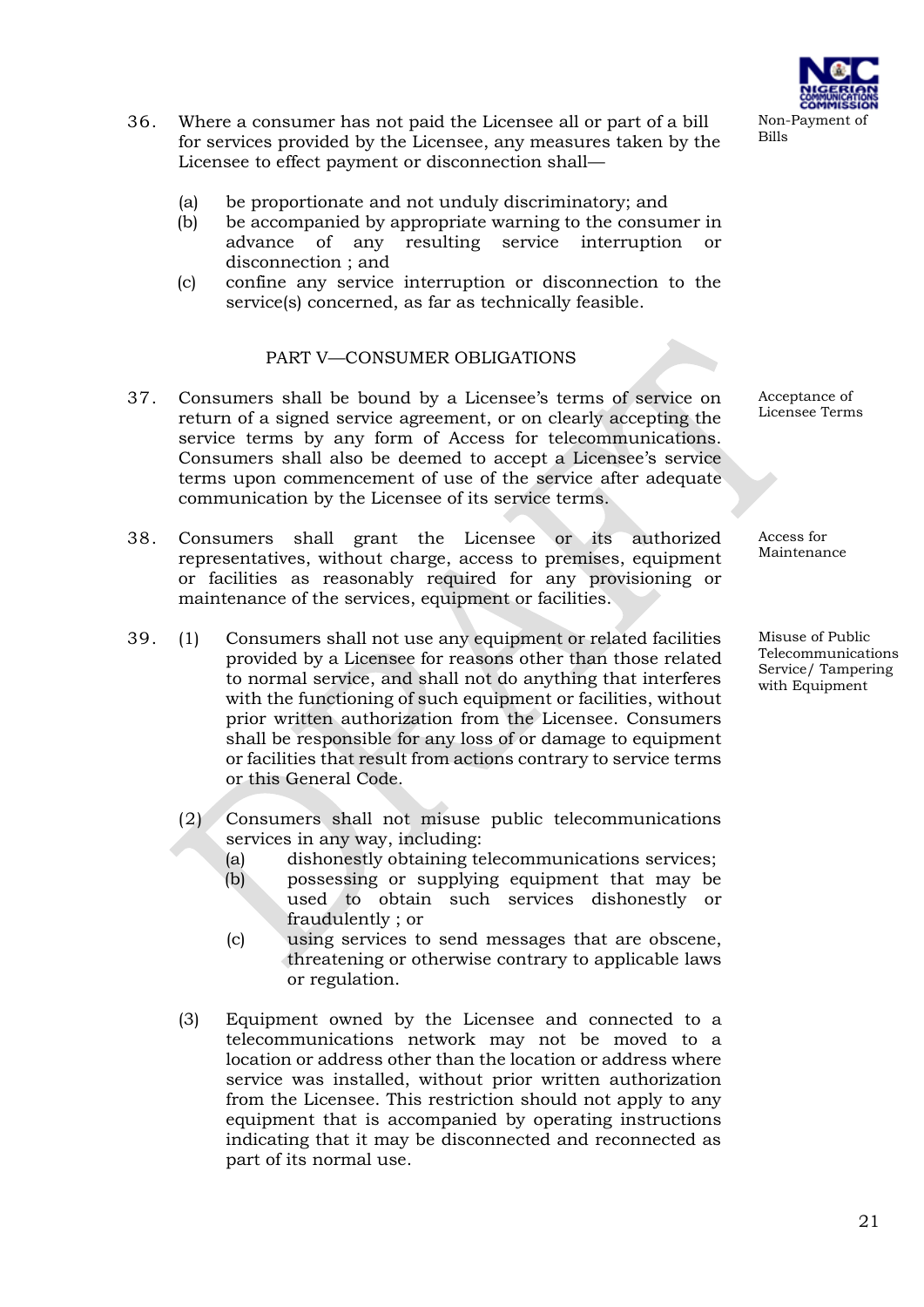

Customer Abuse of Mobile Number Portability

Reselling Services

without Authorisation

Purpose

General Principles

- (4) Modification or attachment of any unauthorized device to the Licensee's equipment or facilities is prohibited without prior written authorization from the Licensee.
- (5) No equipment or device that interferes in any way with the normal operation of a telecommunications service, including any equipment or device that intercepts or assists in intercepting or receiving any service offered by the Licensee that requires special authorization, may be installed by or on behalf of any consumer.
- 40. Consumers shall not re-sell any service provided by a Licensee except as permitted by the service agreement of the Licensee (and subject to any applicable licensing or authorization by the Commission pursuant to the Act).
- 41. (1) In a competitive market, a consumer may be tempted to accumulate bills with one service provider for services used, then port to another service provider without settling payment with the previous service provider. In order to prevent abuse of the porting process, consumers shall be required to settle any valid bill/ invoice before porting to another service provider.
	- (2) If a consumer ports without settling outstanding bills with a previous service provider, the service provider may recover this debt through any legal means.

# PART VI—PROTECTION OF CONSUMER INFORMATION

- 42. The purpose of this part is to set out the responsibility of a Licensee in the protection of individual consumer information.
- 43. (1) A Licensee may collect and maintain information on individual consumers reasonably required for its business purposes. However, the collection and maintenance of information on individual consumers shall be—
	- (a) fairly and lawfully collected and processed;
	- (b) processed for limited and identified purposes;
	- (c) relevant and not excessive;
	- (d) accurate;
	- (e) kept not longer than necessary;
	- (f) processed in accordance with the consumer's other rights;
	- (g) protected against improper or accidental disclosure; and
	- (h) not transferred to any party except as permitted by any terms and conditions agreed with the consumer, as permitted by any permission or approval of the

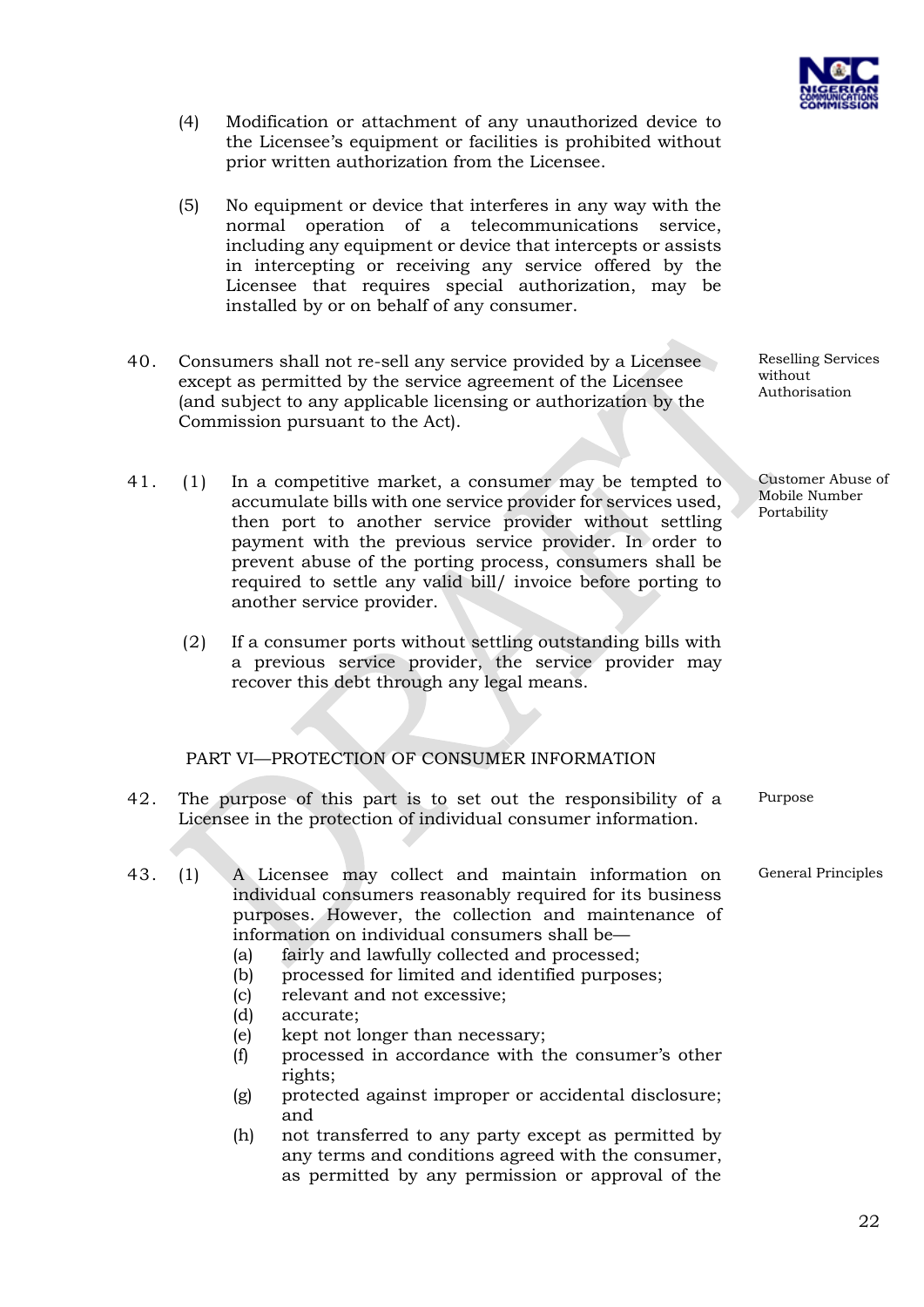

Commission, or as otherwise permitted or required by other applicable laws or regulations.

- (2) A Licensee shall meet generally accepted fair information principles including:
	- (a) providing notice as to that individual consumer information it collects, and its use or disclosure ;
	- (b) the choices consumers have with regard to the collection, use and, disclosure of that information ;
	- (c) the access consumers have to that information, including to ensure its accuracy ; and
	- (d) the security measures taken to protect the information, and the enforcement and redress mechanisms that are in place to remedy any failure to observe these measures.
- (3) These rules apply to individual consumer information whether initially provided verbally or in written form, so long as that information is retained by the Licensee in any recorded form.
- 44. (1) Any Licensee that collects information on individual consumer shall adopt and implement a "Protection of Consumer Information Policy" to provide for the proper collection, use and protection of that information.
	- (2) For purposes of subsection (1) of this section, a Licensee shall develop a Code of Practice for Confidentiality of Consumer Information in accordance with its licence conditions.
	- (3) A Licensee shall ensure that any other Licensee or other person with whom it exchanges or otherwise disclose information gathered by it from the consumer shall have adopted and implemented an equally appropriate and efficient "Protection of Consumer Information Policy" as the Licensee.
	- (4) A "Protection of Consumer Information Policy" developed by a Licensee shall be made available to its consumers in a readily accessible form and easy to read manner, and shall include such matters as may from time to time be specifically directed by the Commission.
	- (5) The policy shall state clearly what information is being collected; the use of that information; possible third party exchange or disclosure of that information; and the choices available to the consumer regarding collection, use and disclosure of the collected information.

Implementation of a "Protection of Consumer Information Policy" and Access to Policy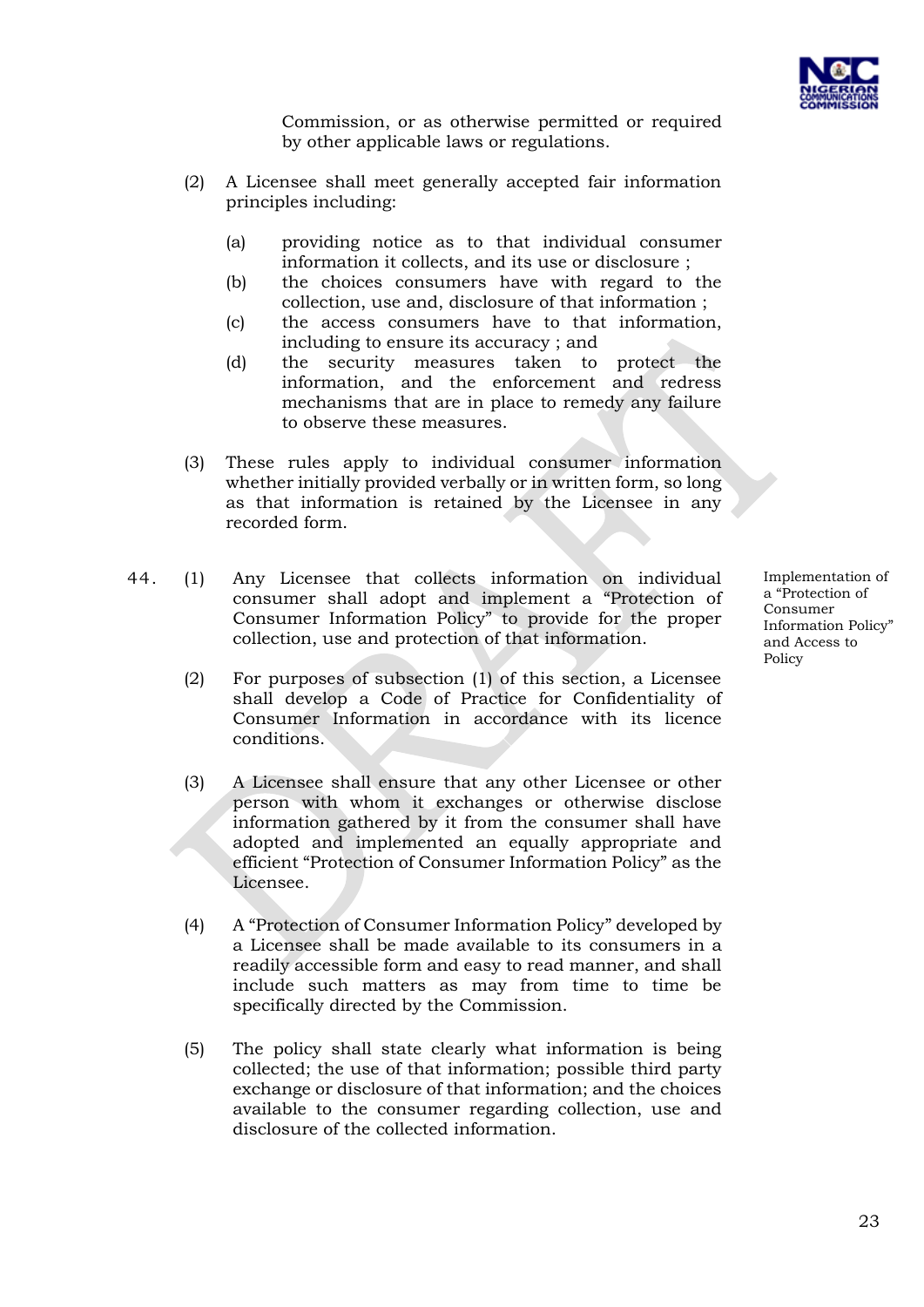

- (6) The policy shall disclose the consequences, if any, of a consumer's refusal to provide information.
- (7) The policy shall also include a clear statement of how to contact the Licensee regarding information issues and related information access or complaint mechanisms.
- 45. (1) Every Licensee shall, at the point of registration of Rules for Safe and subscriber information pursuant to the Registration of Telephone Subscribers Regulations, provide the consumer with the terms and conditions under which personal data is to be held and processed.

Secure Data

- (2) A Licensee shall ensure that a consumer is kept informed of consumer data being processed by it and the purpose and duration for which the data is being processed.
- (3) A Licensee shall ensure that appropriate measures are taken by it to prevent unauthorised access to communication and data in order to protect the confidentiality of consumers.
- (4) The provisions of sub-section (3) of this section shall not derogate from the powers of the Commission under Section 147 of the Act to determine that a Licensee implements authorised interception of communications, including stipulating the technical requirements for authorised interception.
- (5) In offering publicly available electronic communication services over the internet to consumers, a Licensee shall ensure that users and consumers are regularly notified of measures to be taken by the users and consumers to protect security of their communications.
- (6) The Licensee shall, at its own cost, take appropriate and immediate steps to remedy any new, unforeseen security risks and restore the normal security level of the service.
- (7) A Licensee shall, at all times, ensure that the terms and conditions for the use and processing of a consumer's personal data are made open and accessible as provided for in section 43 of this Code.
- (8) A Licensee shall have the right to retain and use its consumers' information on its network for such period and on such terms as permitted under the Registration of Telephone Subscribers Regulations.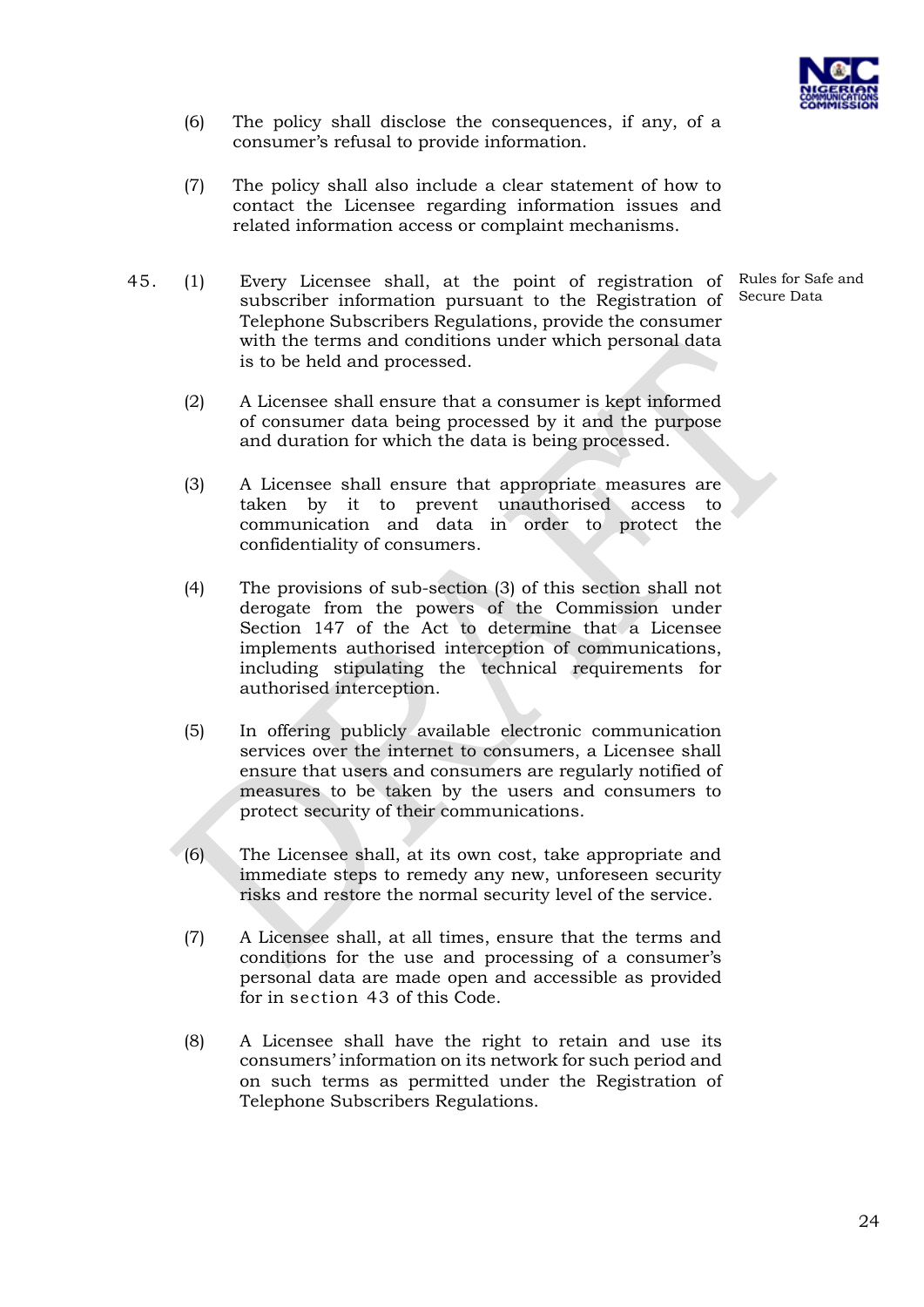

- (9) This section shall supplement and be read in conjunction with the Registration of Telephone Subscribers Regulations issued by the Commission.
- 46. (1) A Licensee collecting, maintaining, using or disclosing individually identifiable consumer information shall take reasonable steps to ensure that the information is accurate, relevant and current for the purposes for which it is to be used.
	- (2) A Licensee shall establish appropriate processes or mechanisms so that inaccuracies in individual consumer information, including out of date information, may be identified and corrected. Other procedures to ensure data quality may include use of reliable sources and collection methods, reasonable and appropriate consumer access and correction, and protection against incidental or unauthorized alteration.

## PART VII—CALLING AND CONNECTED LINE IDENTIFICATION **SERVICE**

- 47. (1) Calling line identification service may be offered by a Licensee to a consumer free of charge using a simple means. Where it is so offered, the Licensee shall—
	- (a) offer the calling party the option of preventing calling line identification on a per call or per number basis;
	- (b) offer the called party the option of preventing an incoming call where the calling line identification has been prevented by the calling party; and
	- (c) where the calling line identification service is presented prior to the call being established, offer the called party the option of rejecting incoming calls where the calling line identification has been prevented by the calling party.
	- (2) Where connected line identification service is offered, the Licensee shall offer the called party, using a free of charge and simple means, the option of preventing a connected line identification to the calling party.
	- (3) A Licensee that offers calling line or connected line identification service shall inform the public of the offering and of the possibilities contained in subsections (1) and (2) of this section by publishing a notice regularly, at intervals not less than once annually, stating how that information may be obtained.

**Quality** 

Maintaining Data

Calling and Connected Line Identification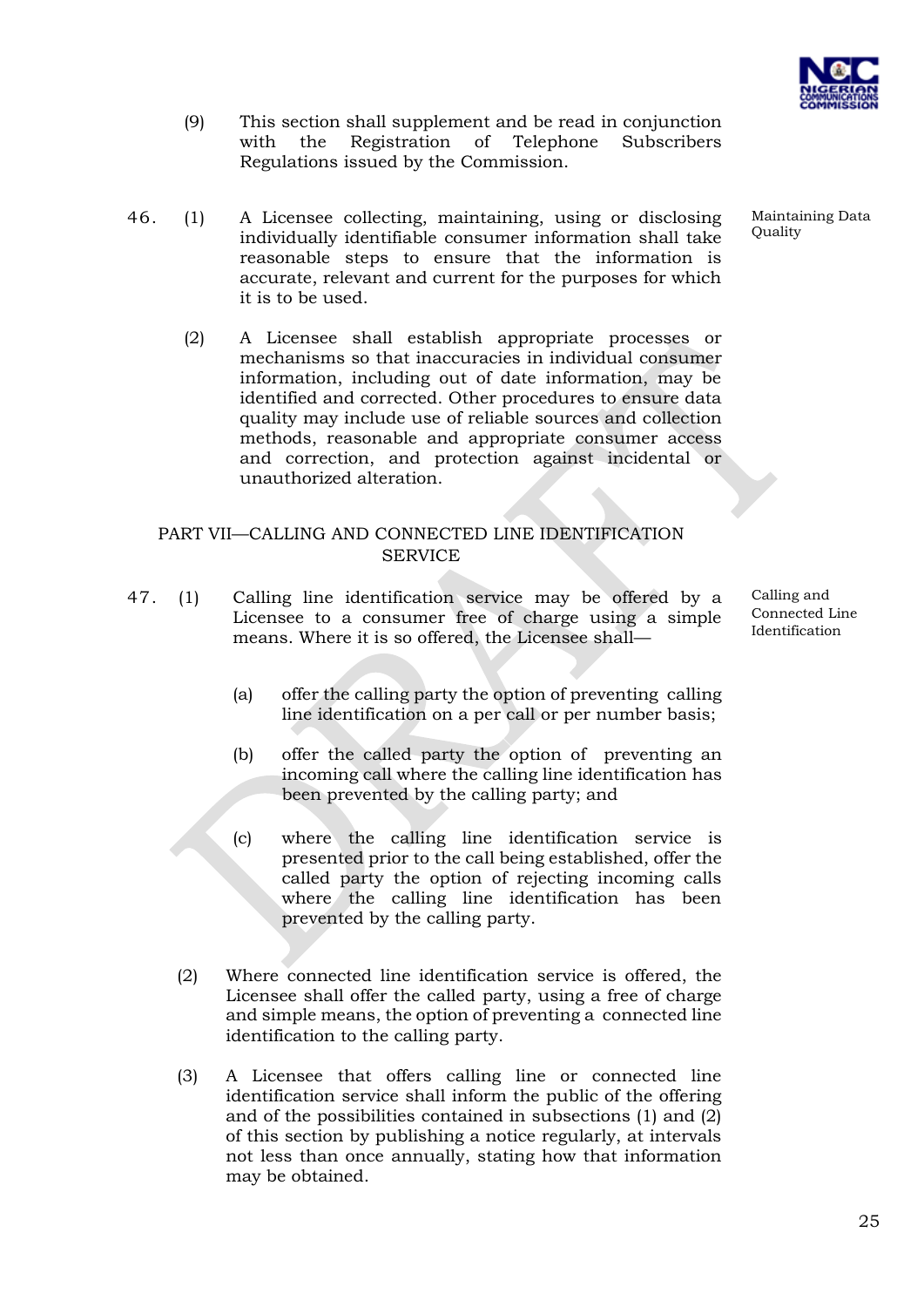

- (4) A Licensee to whom subsection (1) or (2) applies shall publish the information on its website and other consumer information manual or directory developed by it.
- 48. For the purposes of section 47 every Licensee shall comply with any reasonable request made by another Licensee or other provider of the telecommunication service by means of which facilities for calling or connected line identification are provided.
- 49. (1) A Licensee may provide information regarding malicious or nuisance calls received on a consumer's line to a Relevant Authority as defined in the Enforcement Regulations, and in accordance with the procedure prescribed therein.
	- (2) Any term or condition relating to prevention of caller identification and stated by a Licensee to a consumer for provision of telecommunication product or service shall have effect, subject always to subsection (1) of this section.
	- (3) For the purposes of any action relating to the tracing of malicious or nuisance calls, nothing in these Regulations shall prevent a Licensee from storing and making available to relevant authorities such data in accordance with any existing law.
- 50. (1) For the purposes of this regulation, "emergency calls" means calls made to any national or state emergency call number.
	- (2) In order to facilitate responses to emergency calls—
		- (a) Licensees shall ensure that emergency call numbers authorised by the Commission are excluded from the prevention and restriction of caller line identification and connected line identification stated in section 47(1) of this Code;
		- (b) there shall be no restriction on the processing of location data.

#### PART VIII—COMPLAINTS HANDLING

51. (1) Every Licensee shall provide easily understood information about its complaint processes in various media and formats, whether hard copy or accessible via a web link on the Licensee's website) and contain other information as may, from time to time, be specifically directed by the Commission.

Co-operation of Licensees

Tracing of Malicious or Nuisance Calls

Emergency calls

Information to Consumers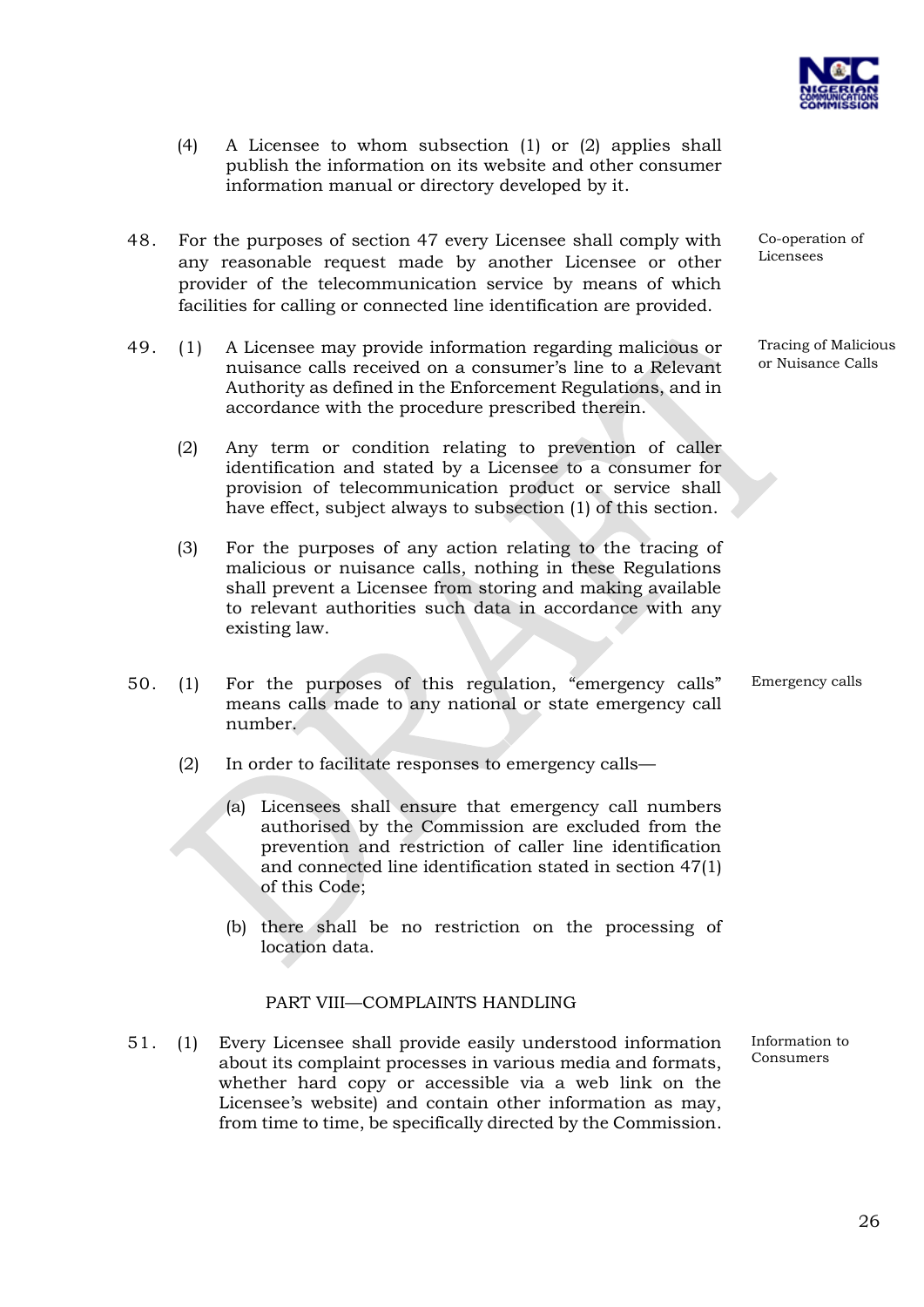

- (2) The information provided shall be in a manner that is easily understood and must contain all relevant information about the licences complaint processes.
- (3) A Licensee shall provide a complaint handling policy that entails a line of complaint procedures that are transparent, readily accessible and effective and facilitates appropriate access to Alternative Dispute Resolution (ADR).
- (4) A Licensee shall ensure that consumers can easily identify how a complaint may be lodged, either at a Licensee's premises or using identified forms of communications.
- (5) Information on the complaints handling processes shall contain information—
	- (a) to consumers about their right to complain;
	- (b) on how the Licensee can be contacted in order to make a complaint; and
	- (c) on the types of supporting information including, documents the complainant needs to furnish when making a complaint.
	- (6) All complaints will be recorded by the Licensee, and processed in accordance with identified practices and procedures.
- 52. (1) A Licensee is encouraged to make adequate provision to ensure that people with physical disabilities or other special needs are able to access their complaint handling processes, including ensuring that consumers can be easily represented by their authorised representatives in order to lodge a complaint.
	- (2) In cases where consumers specifically request assistance in lodging complaints, the Licensee shall provide such consumer with reasonable assistance.
- 53. (1) Licensees shall ensure that the means by which they accept complaints and process complaints do not unduly deter consumers from making a complaint. The process for complaints shall include: Complaint Processes
	- (a) a physical address where the consumer can attend in person to register or lodge a complaint;
	- (b) a number that a consumer can call toll-free; or
	- (c) an email address;
	- (d) web link on the Licensee's website through which the process may equally be accessed by a consumer.
- 54. (1) Written complaints shall be acknowledged by the Licensee and acted on within any time frames set out in the Quality of Service Regulations (or as otherwise directed by the

Special Needs

Timeframe for

Handling Complaints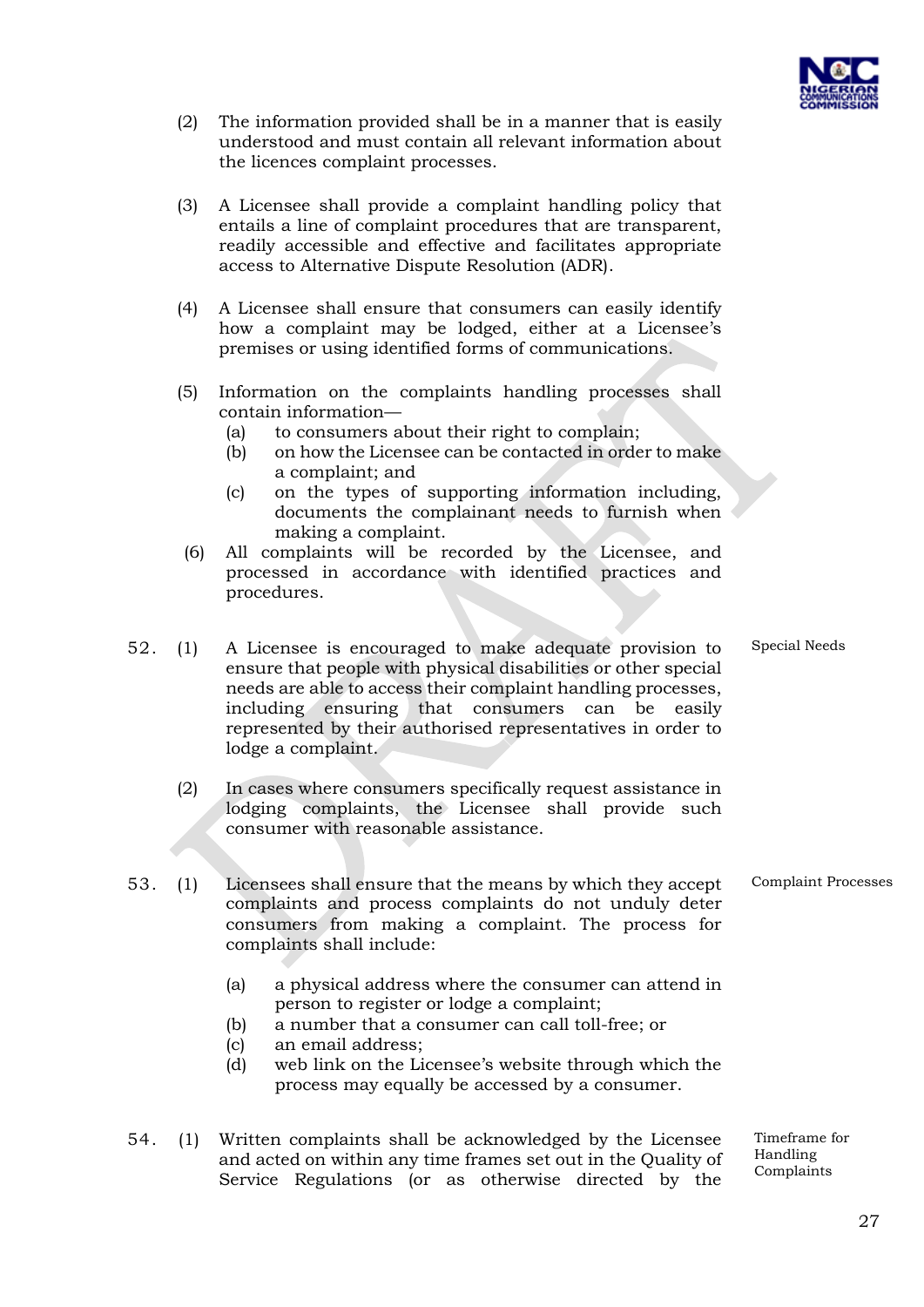

Commission from time to time). A Licensee can acknowledge and otherwise initially respond to a complaint either verbally or in writing, but should make reasonable efforts to make the initial response in the manner requested by the complainant.

- (2) Non-written complaints shall be taken as acknowledged by the Licensee at the time the complaint was communicated to the Licensee.
- (3) Where possible, consumers shall be advised when they make a complaint of the expected actions and timing for investigating and resolving the complaints. In the event that the Licensee regards the complaint as frivolous or vexatious, the consumer shall be informed accordingly and if dissatisfied the consumer shall have the further recourse described below. In any event, no consumer complaint shall remain unresolved for more than three (3) months.
- (4) Every Licensee shall implement processes to provide consumers with sufficient information and the means to inquire on the progress of complaints. Such processes may include complaint reference numbers or other identifiers in order to facilitate timely and accurate responses to subsequent enquiries by consumers.
- (5) Consumers shall be advised of the outcome of the investigation of their complaint, and any resulting decision by the Licensee.
- (6) Where a consumer is not satisfied with a decision reached pursuant to a complaint, the Licensee shall give the consumer the option of pursuing an identified escalation process by which the decision may be examined by a suitably qualified person in the Licensee's organization. Where the consumer has already been provided with the benefit of the Licensee's escalation process and where there are no further escalation processes, the Licensee shall inform the consumer accordingly.
- (7) Failure to deal with consumer complaints, and any related service failures, including payment of any specific service credits or rebates shall be treated in accordance with the provisions of the Quality of Service Regulations.

Charges

55. Complaint handling processes shall be provided free of charge. However, a Licensee may impose a reasonable charge for complaint handling where investigation of the complaint requires the retrieval of records more than twelve (12) months old. Where that retrieval results in any incremental expense or significant inconvenience to the Licensee, any such charges shall be identified and agreed to by the consumer before being incurred.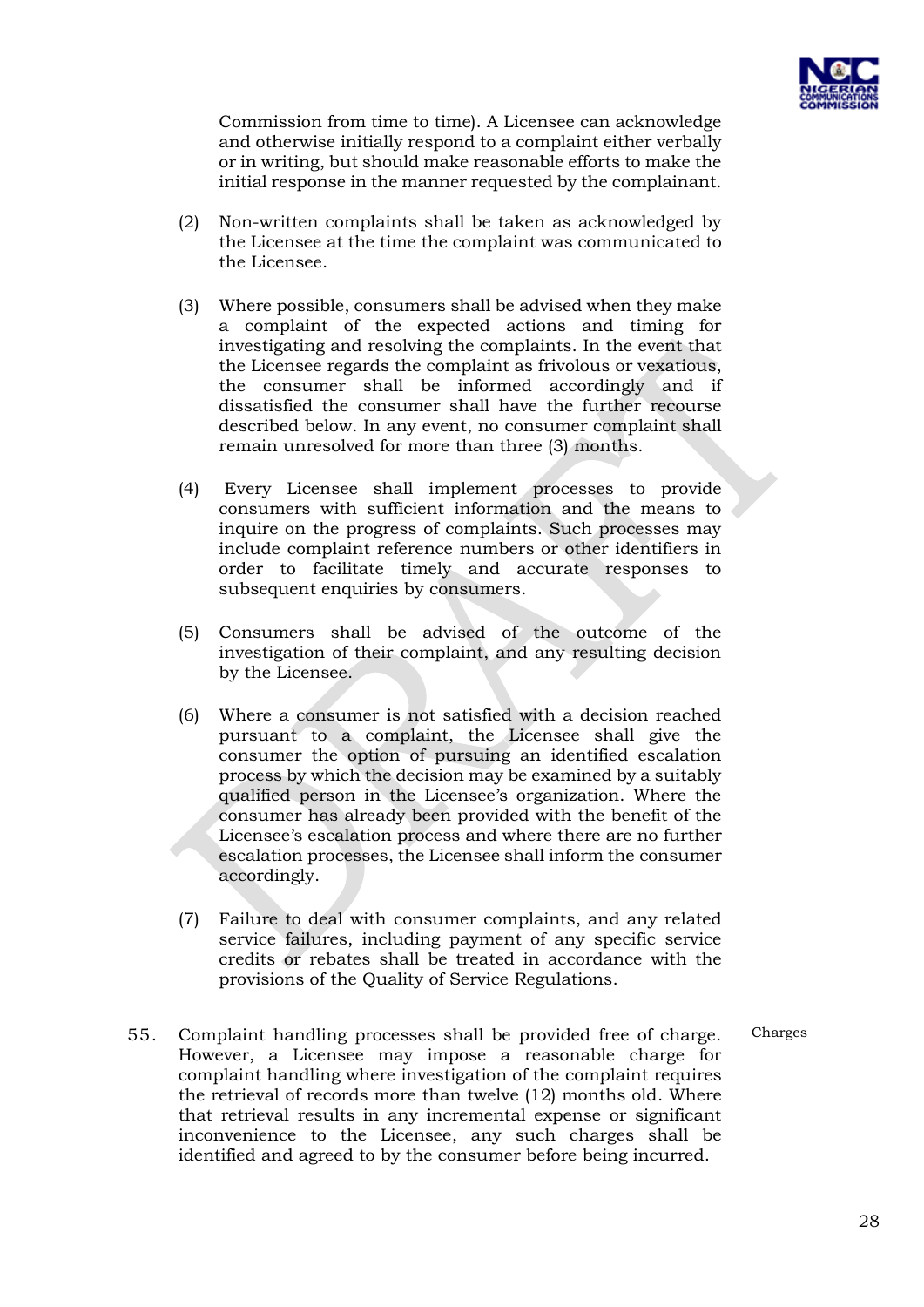- 56. (1) In the event that a complaint, including any escalation process, has not been resolved to the consumer's satisfaction within sixty (60) days of being communicated to the Licensee, the Licensee shall advise consumers that they may refer the complaint to the Commission.
	- (2) Any other dispute referred to the Commission shall be resolved using the processes set out in its Dispute Resolution Guidelines or any Dispute Resolution procedure which the Commission may deem appropriate in the circumstance.
- 57. (1) A Licensee shall avoid imposing any disconnection or credit management action regarding any service to which a complaint or billing dispute relates while the complaint or dispute is being investigated. The Licensee shall inform the consumer that, while the complaint or dispute, is being investigated, the consumer is obliged to make payment of any outstanding amounts other than the amount that is specifically in dispute.
	- (2) Where a Licensee intends to take disconnection or credit management action against a consumer regarding any amount that has been the subject of a complaint or dispute, the Licensee will specifically notify the consumer before taking the intended action.
- 58. (1) Licensees shall have appropriate recording systems for complaints and their outcomes. Such complaints tracking is also needed to meet the requirements of the Quality of Service Regulations issued by the Commission.
	- (2) Complaints tracking data shall be categorised and analysed by the Licensee from time to time to allow for the identification of recurring problems. The Licensee shall inform the consumer that a record of their complaint is being kept, and if requested by the consumer shall describe the complaint tracking system used by the Licensee.
- 59. Licensees shall review their complaint handling and tracking processes from time to time to ensure effective processing of complaints. Licensees shall also report on the outcome of these reviews as requested by the Commission, and shall make any changes to complaint handling and tracking processes identified by the Commission.
- 60. A Licensee shall update any information regarding its complaint handling and tracking processes as appropriate, including information provided to consumers or the Commission.

Action on Disputed Charges

Internal Data Collection and Analysis

Review

Changes to Complaint Handling **Process**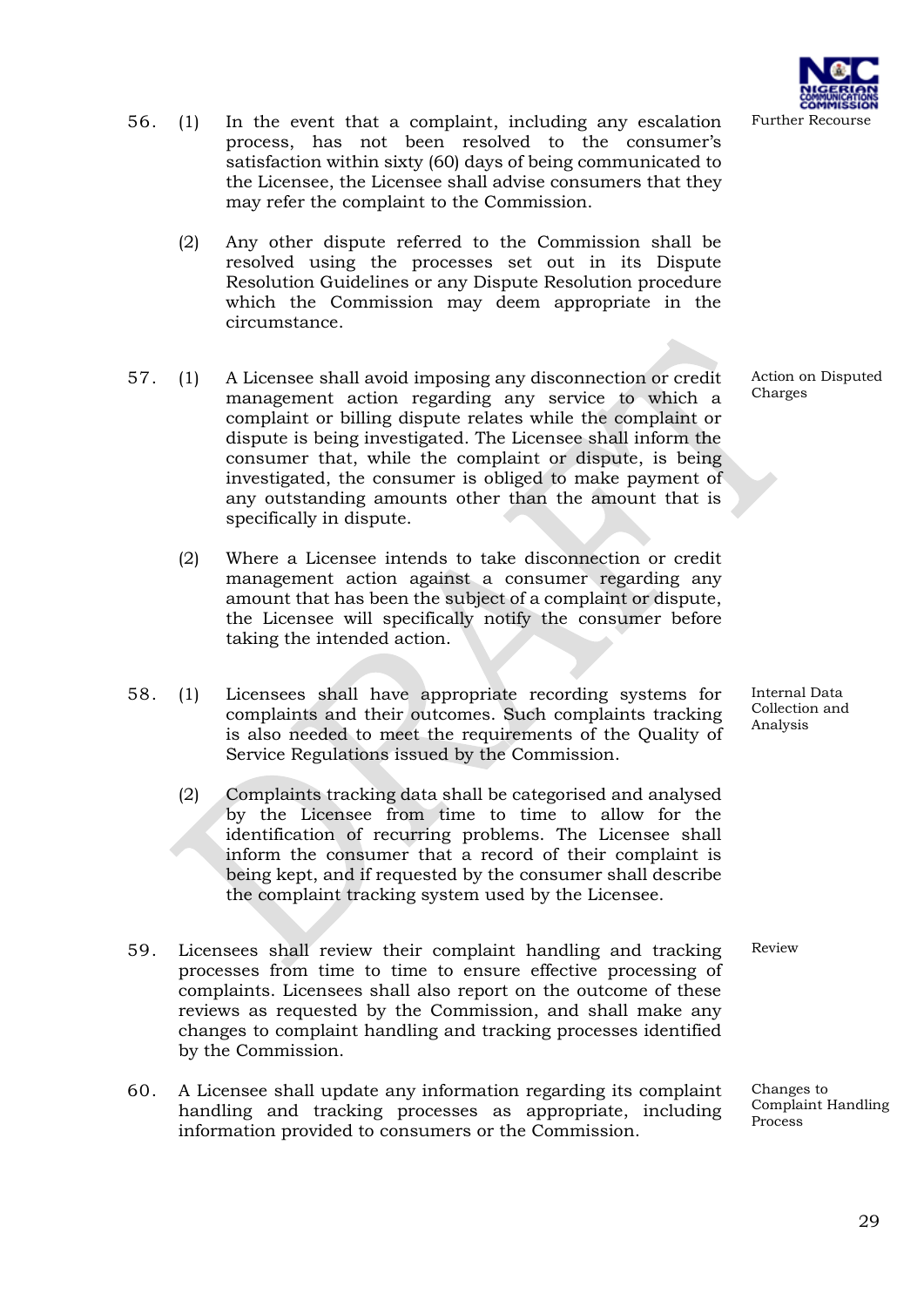- 61. Information collected and recorded as part of a Licensee's complaint handling processes shall be retained by the Licensee for at least twelve (12) months following resolution of a complaint.
- 62. The Commission may from time to time audit the complaints handling and tracking processes of a Licensee using any method, including by exercising its powers pursuant to Section 141 of the Act.
- 63. (1) A Licensee shall comply with any relevant environmental, health and safety legislation as well as policies of the Commission for the time being in force.
	- (2) A Licensee may develop and implement environmental, health and safety codes which include the following:
		- (a) Disposal of old handsets and batteries;
		- (b) Disposal or recycling of recharge cards to reduce solid waste;
		- (c) Electro-magnetic emissions; and
		- (d) pollution and collocation of base sites among all Licensees.
	- (3) A Licensee shall promote the safe use of cellular telephones through consumer information campaigns that may include distribution of information at the time of consumer subscription to service, mail sent with billing information, public advertising campaigns and generally inform the consumer of hands-free device and responsible use of telephone handsets.

## PART IX—CODE COMPLIANCE

#### 64. A Licensee shall —

- (a) develop appropriate policies and procedures for ensuring compliance with this General Code (or any individual consumer code approved by the Commission);
- (b) ensure that the compliance policy, procedures and applicable code provisions are publicized to employees and other representatives of the Licensee ;
- (c) develop appropriate procedures or programs to educate employees regarding code compliance issues;
- (d) implement appropriate management structures and practices to monitor compliance with the policies, procedures and code provisions ; and
- (e) provide information to the Commission, as provided for in this General Code or as otherwise requested by the

Licensee Responsibilities

Audit by Commission

Environmental, Health and Safety

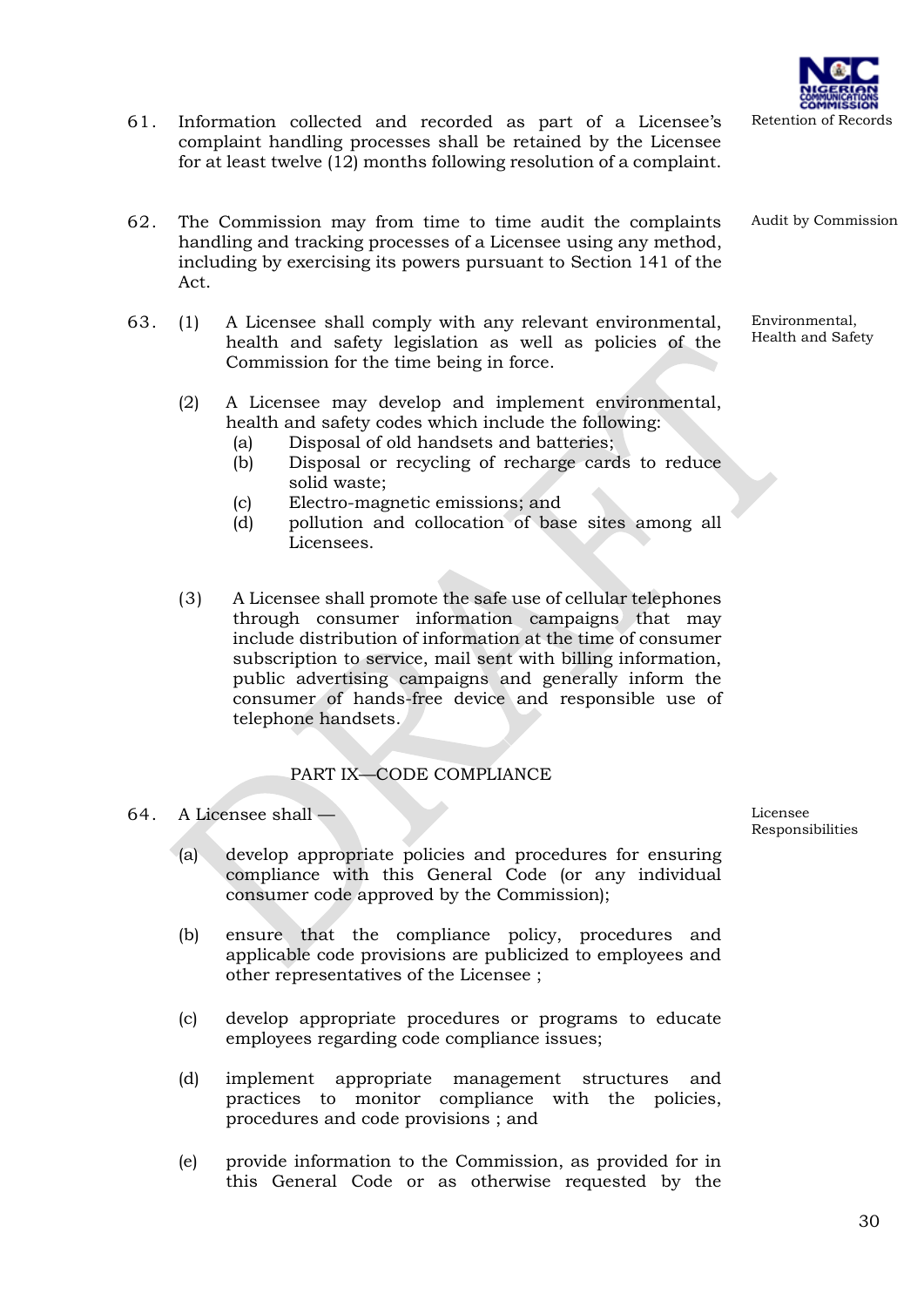

Commission, relevant to the Licensee's consumer code obligations and ongoing compliance efforts.

- 65. (1) The Commission will monitor compliance with applicable code provisions on a regular basis to ensure the overall effectiveness of consumer codes in achieving their objectives, which include—
	- (a) complaints monitoring;
	- (b) routine verification of code compliance by Licensees; and
	- (c) identification of other consumer code issues.
	- (2) The Commission will publish quarterly progress reports to assist it in its ongoing monitoring and review of consumer codes and related issues. The progress reports will include—
		- (a) identified breaches of applicable code provisions, and any remedial actions taken ;
		- (b) recurring complaints and actions taken to address these;
		- (c) statistics on complaints and their resolution; and
		- (d) steps taken by a Licensee in the development of inhouse compliance systems.
	- (3) The Commission's annual report will contain a summary of all progress reports for the relevant year.
- 66. (1) Complaints about failure to comply with this General Code or any other applicable consumer code will arise in two broad categories: Consumer complaints and Industry complaints.
	- (2) The Commission shall administer appropriate and impartial processes for the investigation and resolution of both consumer and industry complaints.
	- (3) In the event the Commission finds that a complaint does not fall within its mandate, the Commission will notify the consumer accordingly, and may at its discretion refer the matter to the appropriate body.
- 67. All complaints by consumers shall first be lodged and dealt with by the relevant Licensee in accordance with Part VII of this General Code. Where a consumer lodges a complaint with the Commission without having first contacted the Licensee, the Commission will forward the complaint to the Licensee for resolution in accordance with Part VII of this General Code.
- 68. (1) Industry complaints are those made by one Licensee against another for an alleged breach of a consumer code. Industry complaints will also include complaints by a group representing consumer interests against a Licensee.

Compliance Monitoring and Reporting by the Commission

Complaints Regarding Compliance

Consumer Complaints

Industry Complaints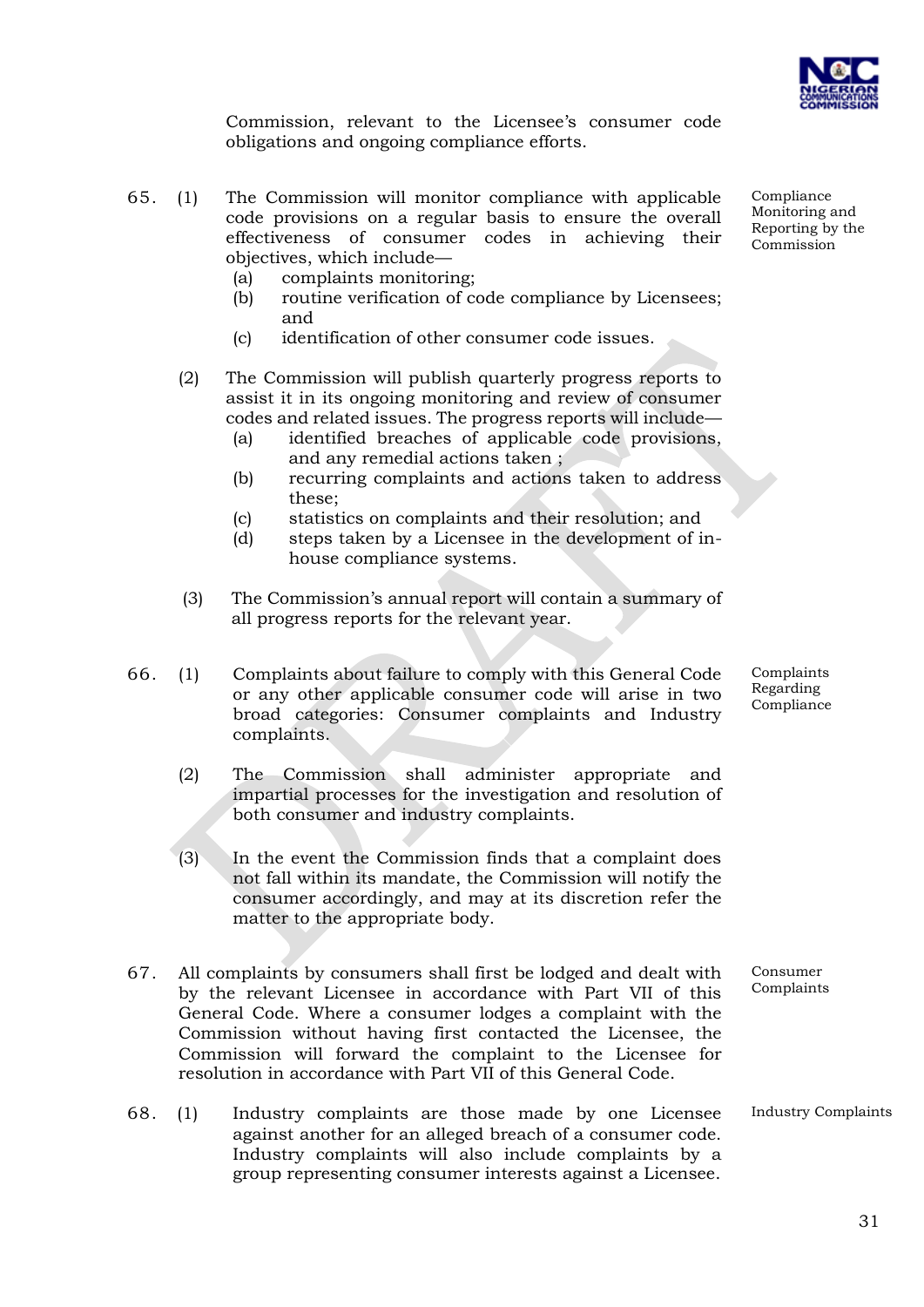

- (2) All industry complaints shall be lodged directly with the Commission. Where an industry complaint is lodged with a Licensee, without evidence that the complaint has been lodged with the Commission as well, the Licensee shall forward a copy of the complaint to the Commission without delay, and will notify the complainant that its further contact regarding the complaint should be with the Commission and not the Licensee.
- 69. (1) The Commission will oversee compliance with and administration of the General Code and any other applicable consumer codes.

Investigation

Commission

- (2) The Commission will analyse and investigate complaints in order to determine whether there has been a breach of the applicable code. In the event the Commission finds that there has been a breach, it will consider the following factors in arriving at a decision on the remedial actions or penalties to be imposed:
	- (a) seriousness of the breach;
	- (b) past conduct of the Licensee with respect to compliance with the Code ;
	- (c) representations made by the Licensee with regards to the breach and related circumstances ; and
	- (d) any compensation offered by the Licensee to affected consumers for the breach.
- (3) The monitoring and enforcement of consumer codes will be exercised in accordance with the Enforcement Regulations. With respect to any penalties for contravention of applicable code provisions, the Commission will be guided by the considerations set out in Chapter IV ("Administrative Fines") of the Enforcement Regulations.
- (4) The Commission may also issue a caution notice to a Licensee with no previous record of non-compliance with the Code, identifying remedial measures to be undertaken but imposing no other penalties or sanctions.
- (5) Unless otherwise specifically identified by the Commission, the parties to a dispute shall be responsible for their own costs or expenses associated with resolving the dispute. The Commission shall also identify any circumstances in which any costs or charges will be payable to the Commission in connection with its involvement in the resolution of any dispute, prior to a party incurring the payment obligation.
- 70. In the event that a decision by the Commission is not accepted by a party, that party will have the right to challenge the decision

Appeals Process